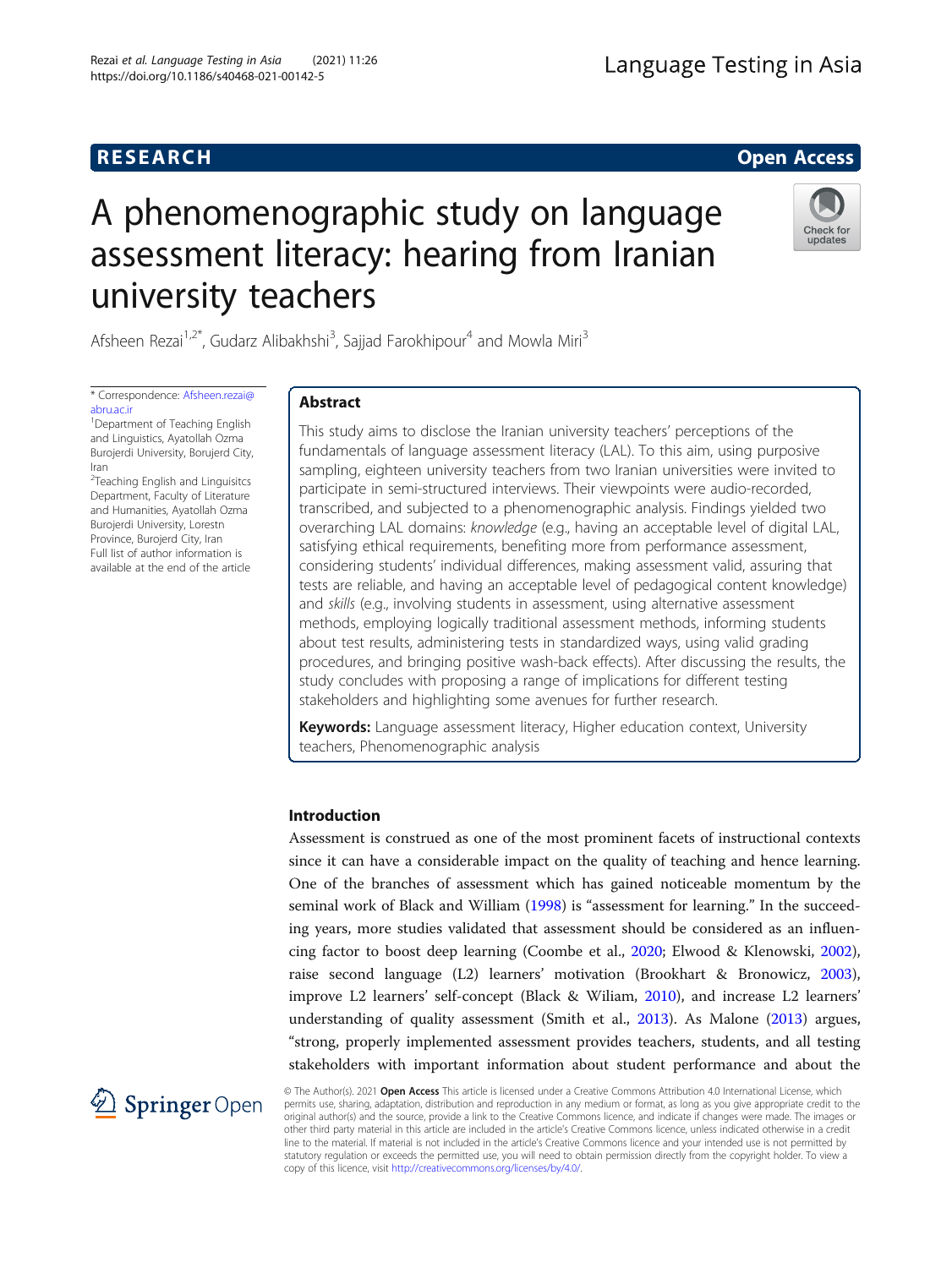extent to which learning objectives have been attained in the classroom" (p. 330). There is, indeed, a reciprocal relationship between teaching and assessment such that "assessment informs and improves teaching and vice versa" (Malone, [2013](#page-23-0), p. 330). However, this interrelated linkage between teaching and assessment cannot be established and strengthened unless L2 teachers are equipped with sufficient assessment knowledge. This undeniable need for assessment knowledge provoked Stiggins ([1991](#page-24-0), [1995](#page-24-0)) to propose the very construct of "assessment literacy."

In L2 education, assessment literacy is concerned with the understanding of testing stakeholders (with special focus on teachers and test-makers) of measurement principles and procedures to systematically design, appropriately implement, and fairly rate tests (Inbar-Lourie, [2008;](#page-23-0) Stiggins, [2001](#page-24-0); Taylor, [2009\)](#page-24-0). Despite the lack of common consensus on LAL concept (Fulcher, [2012\)](#page-22-0), in light of Standards for Teacher Competence in Educational Assessment of Students by the American Federation of Teachers (AFT), it can be argued that an L2 teacher with a high level of LAL is specialized in "selecting and developing assessments for the classroom, administering and scoring tests, using scores to aid instruction, communicating results to stakeholders, and being aware of the inappropriate and unethical uses of tests" (, [1990](#page-21-0), p. 74).

Given the pivotal roles that L2 teachers are expected to play in classroom assessment, such as collecting consistent and accurate information about L2 learners' progress, using appropriately this information to modify their instructional practices, and offering effective feedback on the performance of their students, it should be assured that L2 teachers possess required LAL (Gebril, [2017](#page-22-0); Shepard, [2000;](#page-24-0) Sultana, [2019](#page-24-0)). In other words, due to these growing responsibilities and increasing expectations, L2 teachers need the required assessment knowledge and skills to pave the way for the success of this highly complex, demanding, vital, and multifaceted process of L2 learning. The very same necessity also applies to higher education context since, as Stiggins ([1995](#page-24-0)) notes, university teachers need to "know the difference between sound and unsound assessment" (p. 240).

The nature of university teachers' perceptions of LAL in the higher education context is of central importance. Along with Brown et al.  $(2011)$  $(2011)$ , it can be argued that assessment objectives may not be met owing to "lack of teacher cooperation, knowledge, or belief in the proposed new usage of assessment" (p. 75). For both theoretical and practical reasons, it is very crucial to examine how LAL is perceived by university teachers. In this way, university authorities can see if university teachers are equipped with an acceptable level of LAL. If not so, they can take the required steps to amend the shortcomings and boost LAL by running pre-service and in-service teacher training courses. Hence, the present research explored perceptions of university teachers about LAL in the Iranian EFL higher education context to provide valuable insights for different testing stakeholders.

# Review of the literature

# Dimensions of LAL

Over the years, a plethora of attempts have been made by leading scholars to provide a comprehensive model of LAL. For example, Boyles ([2005](#page-21-0)) presents a collection of LAL competencies that are required for foreign language teachers in the USA context. These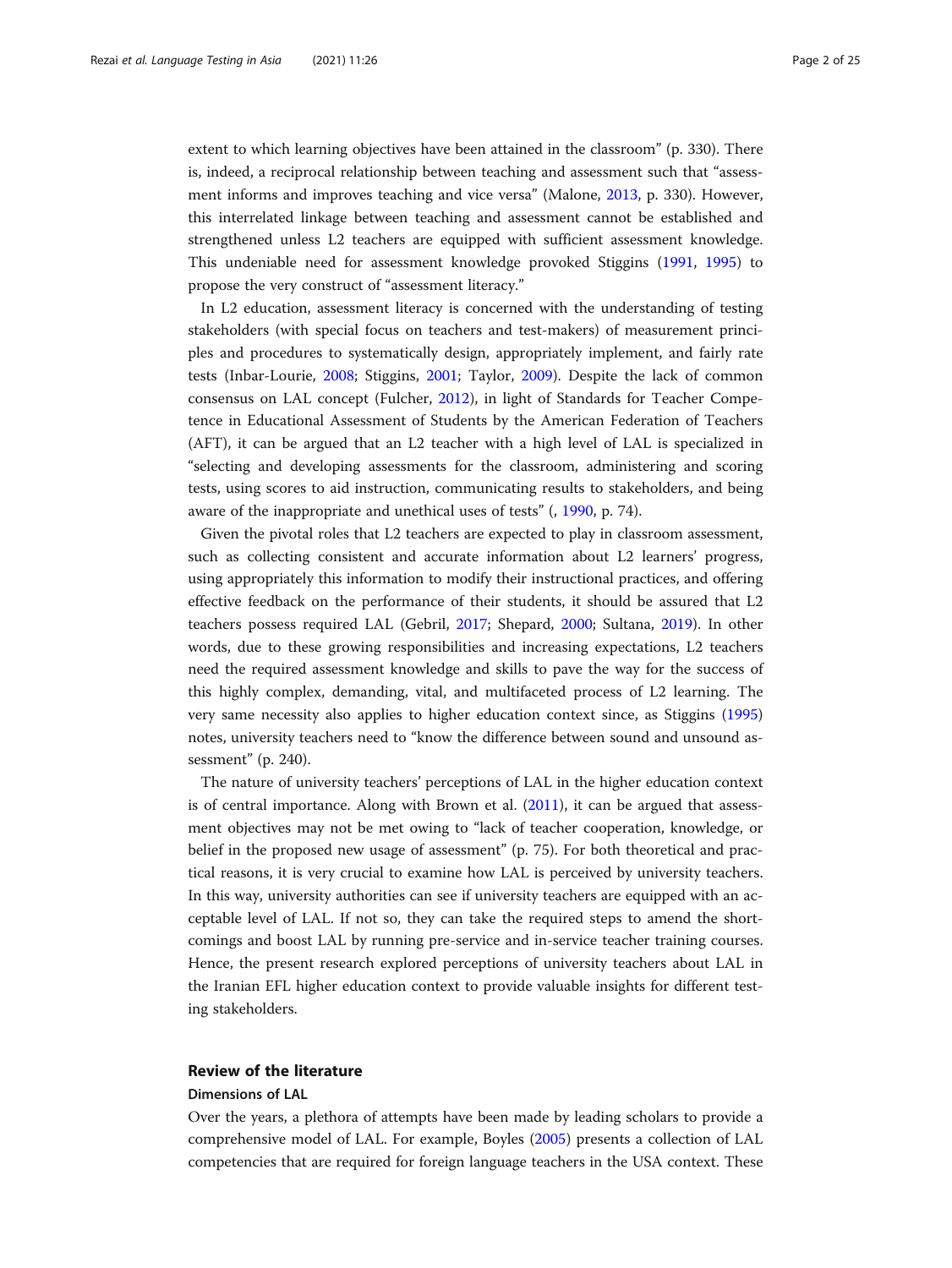competencies cover a range of abilities, including the ability to diagnose proper assessment methods, use various tools of assessment, analyze and interpret tests results, give answer appropriately to the test results and their meanings, and situate the assessment results properly in their teaching.

In a similar vein, a framework of fundamental competencies of LAL was suggested by Inbar-Lourie ([2008\)](#page-23-0). In his framework, he considers LAL "as a body of knowledge and research grounded in theory and epistemological beliefs, and connected to other bodies of knowledge in education, linguistics and applied linguistics" (p. 396) instead of taking it "as a collection of assessment tools and forms of analysis" (p. 396). The core competencies in his framework include the social role of language assessment, contemporary views about the essence of language competence, classroom and external testing practices, and the effects of language assessments on different testing stakeholders (Inbar-Lourie, [2008](#page-23-0)).

Informed by the previous works (Coombe et al., [2012;](#page-22-0) Davies, [2008;](#page-22-0) Fulcher, [2010](#page-22-0), [2012](#page-22-0); Inbar-Lourie, [2013](#page-23-0); Malone, [2013;](#page-23-0) Hill & McNamara, [2011;](#page-22-0) Scarino, [2013;](#page-24-0) Taylor, [2009](#page-24-0)), Giraldo [\(2018](#page-22-0)) presents a comprehensive framework to illuminate different dimensions of LAL. His framework entails three central components. The first component is knowledge with three dimensions that deals with theoretical considerations, including awareness of the basic tenets of applied linguistics, awareness of theories and concepts of assessment, and awareness of assessment context. The second component is skills with five dimensions, namely instructional skills, design skills for language assessments, skills in educational measurements, and technological skills. The third component is language assessment principles that refers to familiarity with and actions toward critical issues in language testing practices. Based on this component, for example, teachers need to treat all students or test-takers with respect or make testing practices democratic and people-oriented by considering students' voices and concerns in the test processes. It should be, nevertheless, noted that this framework suffers from two major drawbacks. Firstly, it is essentially theoretical-oriented and has not been built on empirical findings. Secondly, the components of LAL can be simply fallen into two broad categories: knowledge and skills. The components of language assessment principles can be put under the other two categories (knowledge and skills).

#### Research on teachers' perceptions of LAL

There has been an increasing interest in LAL among researchers and practitioners over the last decades (Davies, [2008;](#page-22-0) Fulcher, [2010](#page-22-0), [2012;](#page-22-0) Malone, [2013\)](#page-23-0) which has led to a large body of research across different settings (Bøhn & Tsagari, [2021;](#page-21-0) Coombe et al., [2012](#page-22-0); Homayounzadeh & Razmjoo, [2021](#page-23-0); Janatifar & Marandi, [2018;](#page-23-0) Popham, [2009](#page-23-0); Shahzamani & Tahririan, [2021](#page-24-0); Stiggins, [1995](#page-24-0); Vogt & Tsagari, [2014](#page-24-0); Wang et al., [2006](#page-24-0); Watmani et al., [2020](#page-24-0); Xu & Brown, [2016](#page-24-0); Yan & Fan, [2021](#page-24-0); Zhou et al., [2020](#page-24-0)). Due to space limit, only some are reviewed to lay the groundwork for the current study.

In the Chinese context, Xu and Brown ([2016](#page-24-0)) explored EFL teachers'  $(n=891)$  conceptions about LAL using the adapted version of the teacher assessment language questionnaire (TALQ). They found that the participants suffer from insufficient assessment literacy levels. Furthermore, Lam [\(2019\)](#page-23-0) investigated Hong Kong secondary school teachers' ( $n=66$ ) assessment literacy to measure L2 writing in a qualitative study. The findings revealed that although most of the participants had required assessment literacy,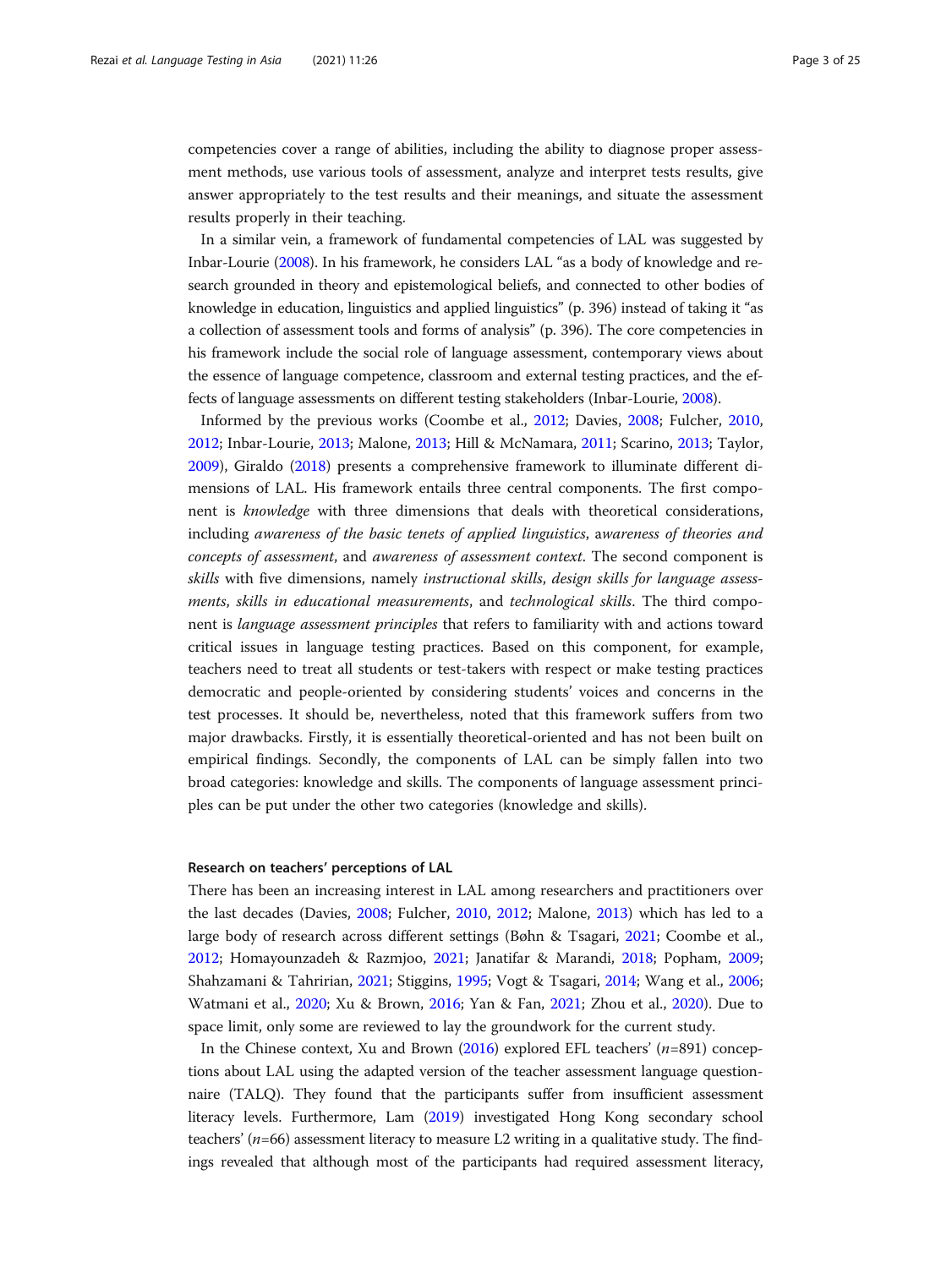some could not even make a distinction between "assessment of learning" and "assessment for learning." Exploring teacher educators' understandings of LAL in Norway was the focus of a study carried out by Bøhn and Tsagari [\(2021](#page-21-0)), indicating that for the participants, LAL includes four primary competences, namely disciplinary, assessment-specific, pedagogical, and collaboration. More recently, Yan and Fan [\(2021](#page-24-0)) conducted a qualitative study to explore the contextual and experiential factors affecting language testers, EFL teachers, and graduate students' LAL profile in the Chinese context. Their results disclosed that the LAL profile differed for the three groups at individual and group levels. At the individual level, LAL development processes were different for each participant even though they shared some common patterns. At the group level, the language testers and graduate students enjoyed a higher level of LAL than the EFL teachers.

In Iranian contexts, Janatifar and Marandi ([2018](#page-23-0)) carried out a study to verify the components of LAL through a modified version of Fulcher's [\(2012\)](#page-22-0) LAL survey. The responses of high school teachers  $(n=280)$  indicated that in the EFL context of Iran, LAL includes four major components, including test design and development, largescale standardized testing and classroom assessment, beyond-the-test aspects, and reliability and validity. In addition, the literacy assessment of EFL teachers  $(n=88)$  was compared with non-EFL teachers  $(n=112)$  in a recent study by Watmani et al. ([2020](#page-24-0)). Using the teacher assessment literacy scale of Plake et al. [\(1993\)](#page-23-0), the participants' literacy assessment was measured. The findings were indicative of a huge lack of required literacy assessment for the participants along with the different perceptions of literacy assessment among the EFL and non-EFL teachers. Additionally, Homayounzadeh and Razmjoo ([2021](#page-23-0)) conducted a study to measure LAL of instructors  $(n=12)$  and graduate and post-graduate students  $(n=46)$ . They used Pastore and Andrade's [\(2019\)](#page-23-0) LAL framework which includes conceptual, praxiological, and socio-emotional dimensions. Their findings disclosed that there were discrepancies between the instructors' and students' LAL. For example, there existed differences between the two groups regarding how ethical requirements should be exercised at the socio-emotional dimension. Recently, Shahzamani and Tahririan [\(2021\)](#page-24-0) carried out a study to gauge ESP instructors'  $(n=21)$ , content instructors'  $(n=8)$ , and ELT instructors'  $(n=13)$  LAL to assess reading comprehension with respect to formative assessment. Their findings documented that the three groups had largely the same levels of LAL to assess reading comprehension.

As it can be implied from the above-mentioned studies, scare attention has been given to university teachers' perceptions of the fundamentals of LAL in the Iranian higher education context. In addition, to the best knowledge of the researchers, no qualitative study has already addressed teachers' perceptions of LAL in the EFL context of Iran. Hence, the present qualitative study aims to further our understanding of LAL's fundamentals by investigating university teachers' perceptions in the Iranian higher education context. The hope is that this study's results can improve the quality of assessment practices in the classroom by making a positive shift in university teachers' conceptualizations of LAL.

#### Context of the study

This study was conducted in the academic context of Iran, namely Lorestan University and Ayatollah Burojerdi University, both of which are state universities. In general,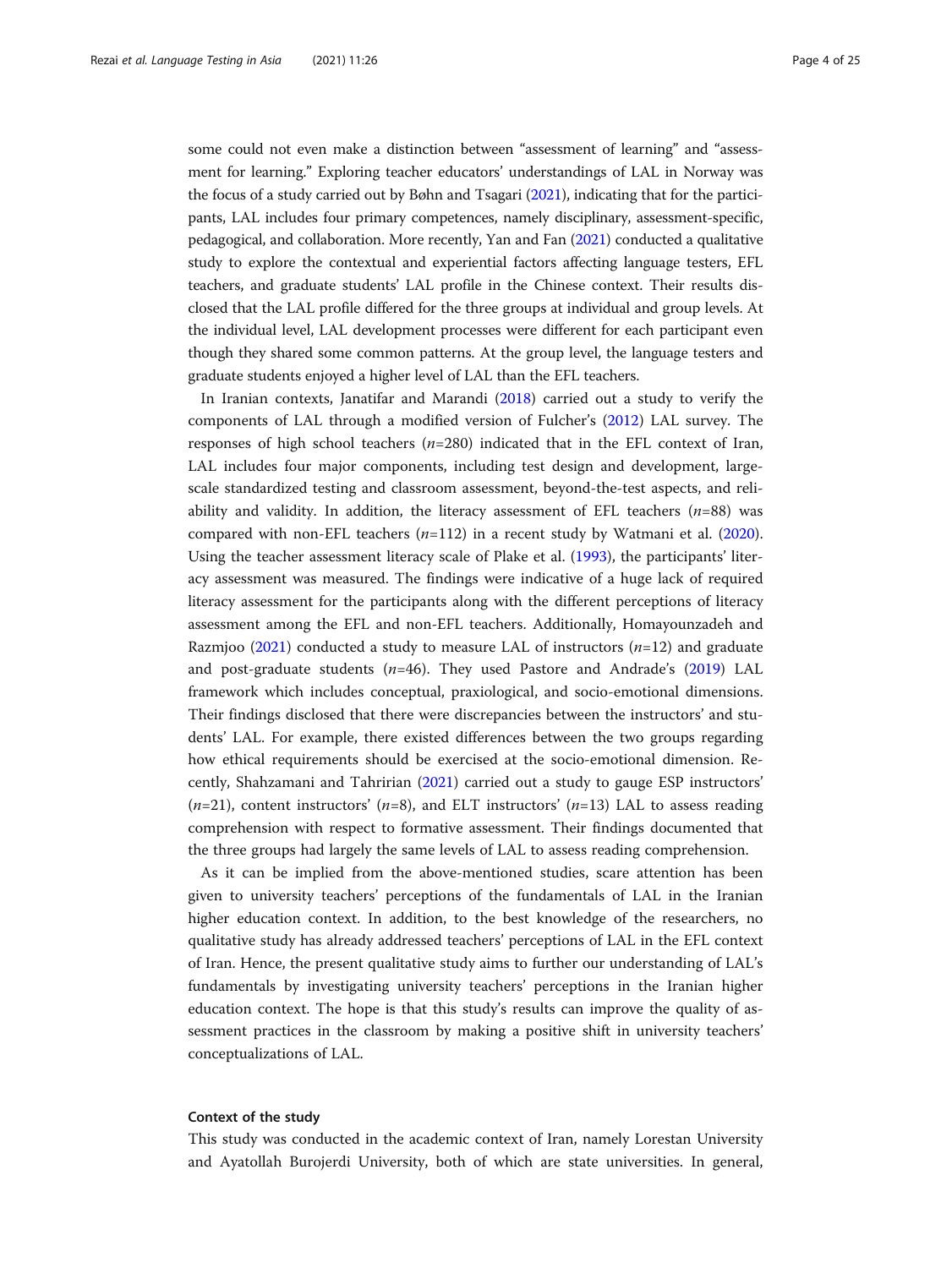Iranian universities fall into three categories: state universities, non-governmental sectors (Azad), and distance education (Payam-e-Noor University) (Rasian, [2009\)](#page-23-0). Given the fact that the present study was carried out at two state universities, their description is in order. The state universities are under the management of the Ministry of Science, Research, and Technology and dependent on the government's funding. They, in fact, represent the main higher education system to which the students that obtain a good rank on the National Entrance Examination (Konkur) can be admitted. Studying at the state universities is nearly tuition-free for students and university teachers with a robust professional resume and outstanding professional competence can be employed at these universities. The university teachers need to be present on the university campus 4 days a week. Their working hour is forty and their job duties include research, teaching, and academic services. As university teachers become qualified as associate professors and full professors, they allocate more time to research and assign less time to teaching. Furthermore, they are fully free to choose and deliver the course materials, opt for their own method of pedagogy, and decide on the type of assessment. It should also be noted that tertiary education in Iran is divided into four levels: Associated degree (A.A.), Bachelor of Arts (B.A.), Master of Arts (M.A.), and Doctoral of Philosophy (Ph.D.). Every academic year is run in two semesters which start in September and end in June (Rasian, [2009](#page-23-0)).

# Method

#### Research design

LAL is construed as a multi-faceted and complex phenomenon which could be interpreted differently by various individual in diverse contexts. To capture such diversity, a phenomenographic approach was employed to collect the required data in this study. Phenomenography is an appropriate qualitative approach to disclose a group of people's perceptions of a particular phenomenon (Cresswell & Poth, [2018\)](#page-22-0). According to Marton [\(1986\)](#page-23-0), phenomenography is considered "as having the purpose of the qualitatively different ways in which people experience, conceptualize, perceive, and understand various aspects of, and various phenomena in, the world around them" (p. 31). It aims, as Marton [\(1986\)](#page-23-0) adds, to "discover and systematize ways of thinking that synthesize how people interpret different aspects of reality" (p. 180).

#### Participants

A sample of 18 university teachers specialized in applied linguistics  $(n=8)$ , linguistics  $(n=6)$ , and the English literature  $(n=4)$  were selected using purposive sampling. The reason for using purposive sampling was that it allows researchers to identify, select, and categorize rich data cases in qualitative paradigm (Miles & Huberman, [1994\)](#page-23-0). It should be noted that the data collected process continued until data saturation occurred; that is, the data happened to be repetitive and nothing new was shared by the participants. The participants included 10 male university teachers (55.55%) and 8 female ones (44.45%). Their teaching experiences ranged from 1 to 10 (27.7%), 11 to 20 (44%), to 21 to 30 (27.7%). The participants' demographic information is presented in Table [1](#page-5-0).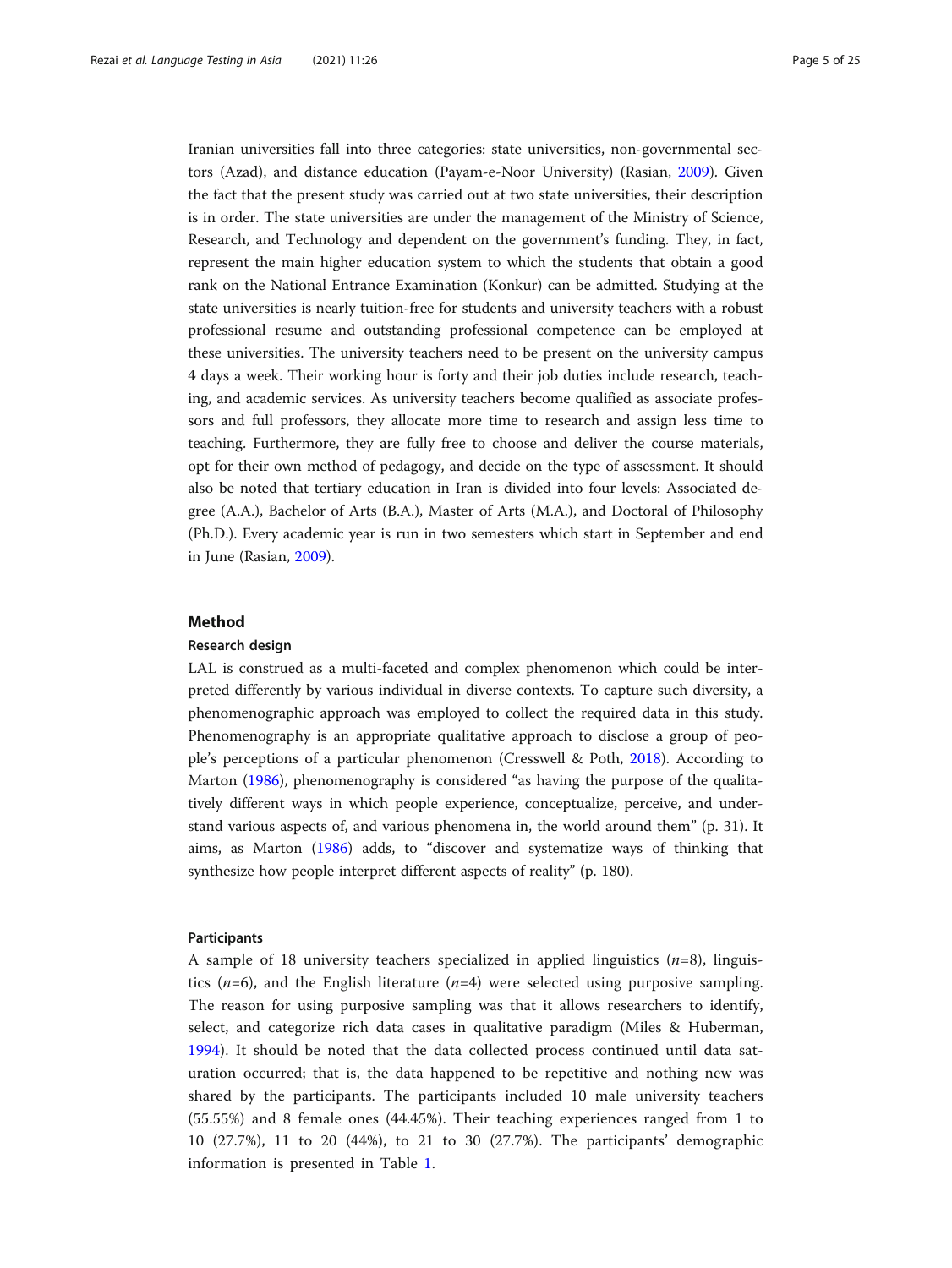| Participant     | Gender | Level       | Major               | <b>Teaching experience</b> |
|-----------------|--------|-------------|---------------------|----------------------------|
| UT1             | F      | Assi. Prof. | Linguistics         | 8                          |
| UT <sub>2</sub> | M      | Assi. Prof. | English Literature  | 21                         |
| UT3             | M      | Assi. Prof. | Applied Linguistics | 11                         |
| UT4             | M      | Assi. Prof. | Linguistics         | 9                          |
| UT5             | F      | Assi. Prof. | Applied Linguistics | 17                         |
| UT6             | F      | Assi. Prof. | Linguistics         | $\overline{4}$             |
| UT7             | M      | Asso. Prof. | English Literature  | 19                         |
| UT8             | M      | Assi. Prof. | Applied Linguistics | 24                         |
| UT9             | M      | Assi. Prof. | English Literature  | 14                         |
| UT10            | F      | Assi. Prof. | Applied Linguistics | 26                         |
| UT11            | M      | Asso. Prof. | Applied Linguistics | 12                         |
| UT12            | F      | Assi. Prof. | Linguistics         | 6                          |
| UT13            | F      | Assi. Prof. | Applied Linguistics | 29                         |
| UT14            | M      | Asso. Prof. | Linguistics         | 28                         |
| UT15            | F      | Assi. Prof. | Applied Linguistics | 18                         |
| UT16            | F      | Assi. Prof. | English Literature  | 5                          |
| UT17            | M      | Asso. Prof. | Linguistics         | 14                         |
| <b>UT18</b>     | M      | Assi, Prof. | Applied Linguistics | 15                         |

<span id="page-5-0"></span>Table 1 Demographic information of the participants

UT university teacher

It is worthy to note that some ethical considerations were observed throughout the study. Prior to running the semi-structured interviews, the researchers informed the participants about the goals of the current study. The participants were assured that their privacy would be warranted such that their identities and their responses to the questions would be kept confidential during the semi-structured interviews. They signed an informed consent form in Persian. The researchers tried to create a positive and warm climate during the semi-structured interviews to let the participants express their perceptions with ease. Moreover, the participants were told that they could withdraw from the study whenever they wished. Finally, the researchers tried their best to present the participants' perceptions as accurately as possible by avoiding any biases and misinterpretations.

# Instruments and data collection procedures

To collect the required data, a phenomenographic semi-structured interview (Marton & Booth, [1997\)](#page-23-0) was administered wherein the participants were invited to reflect upon their perceptions of LAL. Initially, an interview checklist was developed by undertaking the following steps. Firstly, a thorough investigation of the literature pertaining to LAL was accomplished (e.g., Brookhart, [2013;](#page-21-0) Eyal, [2012](#page-22-0); Firoozi et al., [2019;](#page-22-0) Fulcher, [2012](#page-22-0); Giraldo, [2018,](#page-22-0) [2021;](#page-22-0) Inbar-Lourie, [2013;](#page-23-0) Pastore & Andrade, [2019](#page-23-0), Taylor, [2013](#page-24-0); Zhou et al., [2020](#page-24-0)). In a sense, the researchers examined if there was any theory, framework, and instrument that might have already been used to measure the relevant constructs (Dörnyei, [2007\)](#page-22-0). Based on the prior literature, an initial draft of the broad concepts of LAL was prepared. Afterward, these broad concepts were analyzed and broken down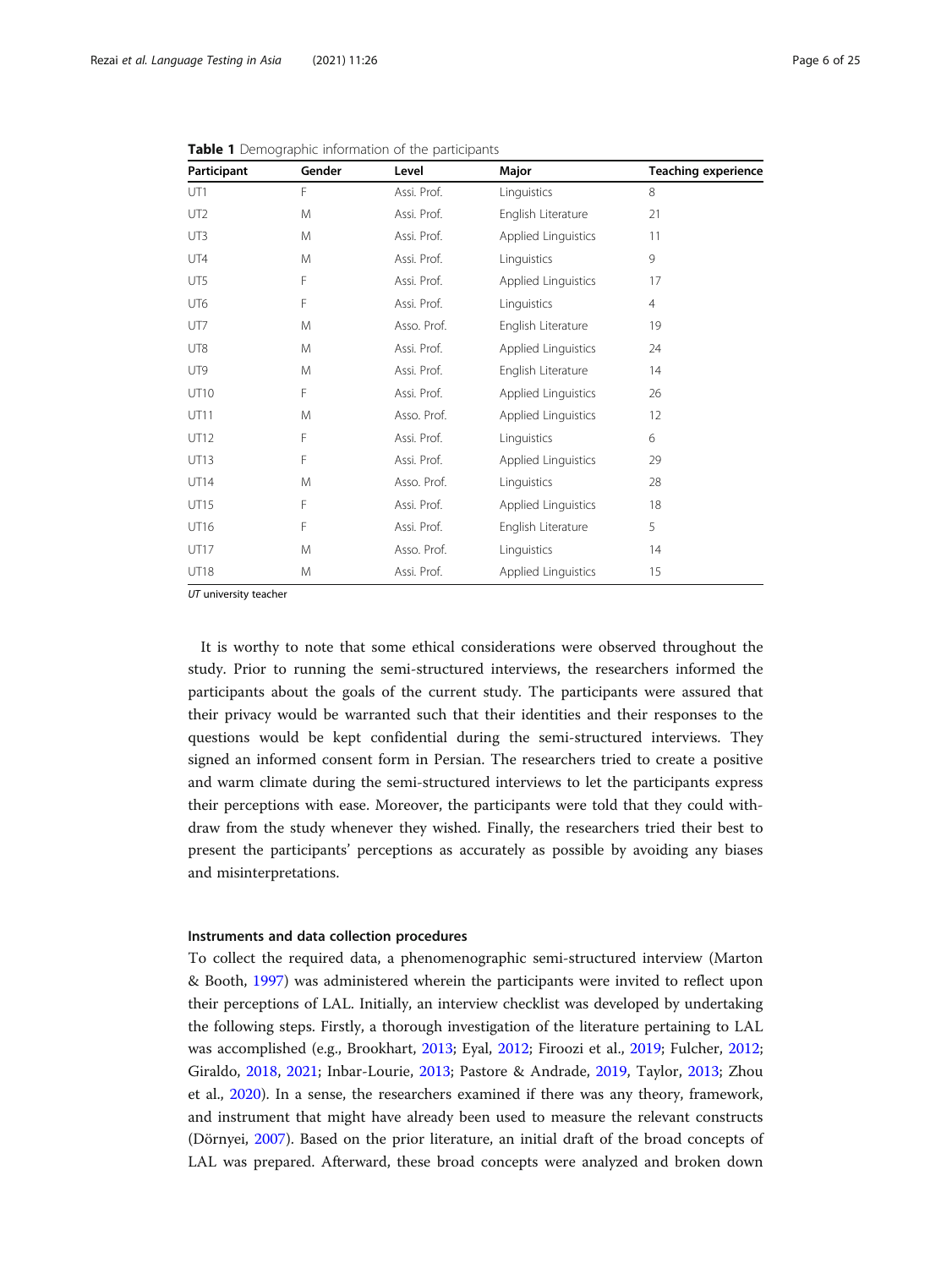into smaller segments in the form of questions. Then, to appraise the validity of the checklist, two university professors specialized in second language assessment at Tehran University were invited to comment on its content and language. In accordance with their comments, the vague and problematic items were either amended or discarded from the checklist. In principle, the checklist revolved around some fundamental concepts of LAL, including involvement of students in assessment, alternative assessment methods, traditional assessment methods, digital language assessment literacy, ethical requirements, standardized test administration, reporting test results, performance assessment, students' individual differences, grading procedures, test validity, test reliability, wash-back effects, and university teachers' pedagogical content knowledge.

Having designed and validated the checklist, the semi-structure interviews were administered. They began with an open-ended question: What does language assessment literacy mean to you? Then, the first researcher continued the interviews with the rest of the questions in the checklist, yet when needed, he also raised additional, relevant questions to elicit more expanded and elaborate responses. The checklist, in fact, helped the researchers to run the interviews more systematically (Patton, [1990\)](#page-23-0). The semi-structured interviews were run in the participants' mother tongue (in Persian) to allow the participants express their ideas with greater ease and avoid the barriers that the second language might put up in their way. The participants' words were recorded by a voice recorder to be meticulously transcribed and analyzed later. To increase variations among the participants' perceptions, as noted by Durden [\(2018\)](#page-22-0), the first researcher ran the semi-structured interviews in diverse temporal and spatial contexts. The underlying reason was not to let the time and place of the interviews affect the participants' conceptions about LAL. It should be noted that each interview lasted around 45–60 min.

#### Data analysis

The collected data was analyzed according to the multi-stage approach proposed by Marton ([1986](#page-23-0)). This phenomenographic approach includes six distinct stages detailed below. At the first stage, prior to analyzing the data, the researchers tried to identify the preconceived conceptions. For this purpose, the researchers meticulously went through the collected data and wrote down an initial draft of the preconceived perceptions. Then, having identified the primary conceptions about LAL, the researchers focused on the participants' actual words and extracted the pre-categories from the participants' actual words. They tried best to be as faithful as to the conceptions presented in the participants' actual words. At the next stage, the researchers compared and contrasted a single participant's words with other participants' ones. During this stage, the researchers tried to spot the regularities embedded in the participants' words and they created increasingly larger pre-categories. In addition, they sought to identify the connections among the diverse pre-categories. As suggested by Sjostrom and Dahlgren [\(2002\)](#page-24-0), at the fourth stage, the pre-categories were analyzed based on three principles: frequency (i.e., the number of times a conception related to LAL was mentioned by the participants), position (i.e., determining the relevance of a given conception to the other conceptions, and verifying how much it is relevant), and pregnancy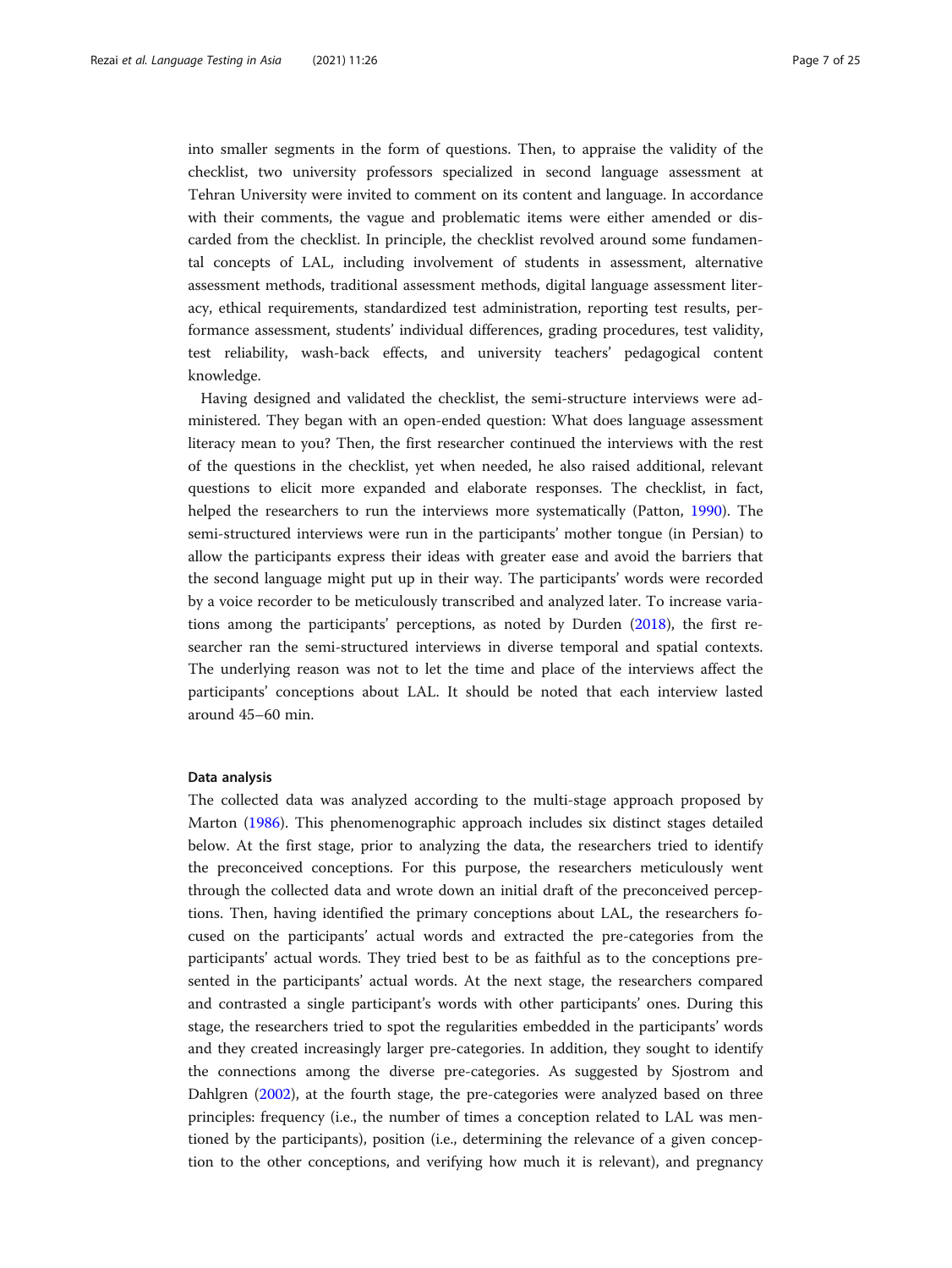(i.e., identifying the conceptions related to LAL that received the most attention by the participants). At the fifth stage, the researchers selected the excerpts that mostly represented the categories. During this stage, the researchers took special care to stick to the intended meanings of the conceptions expressed by the participants. At the sixth stage, the researchers analyzed the pre-categories in different meaning pools. To establish the final categories, the researchers examined these meaning pools first individually and then cross-sectionally. As Åkerlind ([2017](#page-21-0)) stresses, this strict multiple-stage approach was followed to guarantee the quality and transferability of the results.

It should be stressed that some measures were undertaken to enhance the reliability and validity of the findings. Regarding the findings' reliability, the data were coded concurrently by two researchers. Their codings' inter-reliability was 0.87 which was acceptable for the current study's purposes. When a disagreement raised, they solved it by discussing the coding. Concerning the accuracy and the credibility of the findings, member checking strategy and respondent validation were used. As Lincoln and Guba ([1985](#page-23-0)) note, member checking is a common strategy to establish findings' credibility. To this aim, all the extracted constructs and concepts were reviewed by three analysts. Then, a copy of them were given to five of the participants to approve, add more comments, and assure their meanings. This technique allowed the respondents to check out their intentions, rectify mismatches, and include additional information. Based on their initial feedback, some modifications were made and they were asked to check the modifications. The participants confirmed that the extracted constructs and concepts represented their intended conceptions.

#### Results and discussion

Having analyzed the collected data, the researchers gained two overarching categories in LAL: knowledge (e.g., having an acceptable level of digital LAL, satisfying ethical requirements, benefiting more from performance assessment, considering students' individual differences, making assessment valid, assuring that tests are reliable, and having an acceptable level of pedagogical content knowledge) and skills (e.g., involving students in assessment, using alternative assessment methods, employing logically traditional assessment methods, informing students about test results, administering tests in standardized ways, using valid grading procedures, and bringing positive wash-back effects). They are detailed below (Fig. [1](#page-8-0)).

#### Knowledge

#### Having an acceptable level of digital LAL

Digital language assessment literacy (DLAL) was the first theme catching the participants' attention. Digital assessment literacy is defined as "the role of the teacher as an assessor in a technology-rich environment" (Eyal, [2012](#page-22-0), p. 37). Concerning the significance of DLAL, one of the participants commented:

1. Despite the paramount importance of digital language assessment literacy, most university teachers are not equipped with it. For example, I myself don't know how to use the options of a platform like Adobe Connect to administer an online test. (UT17)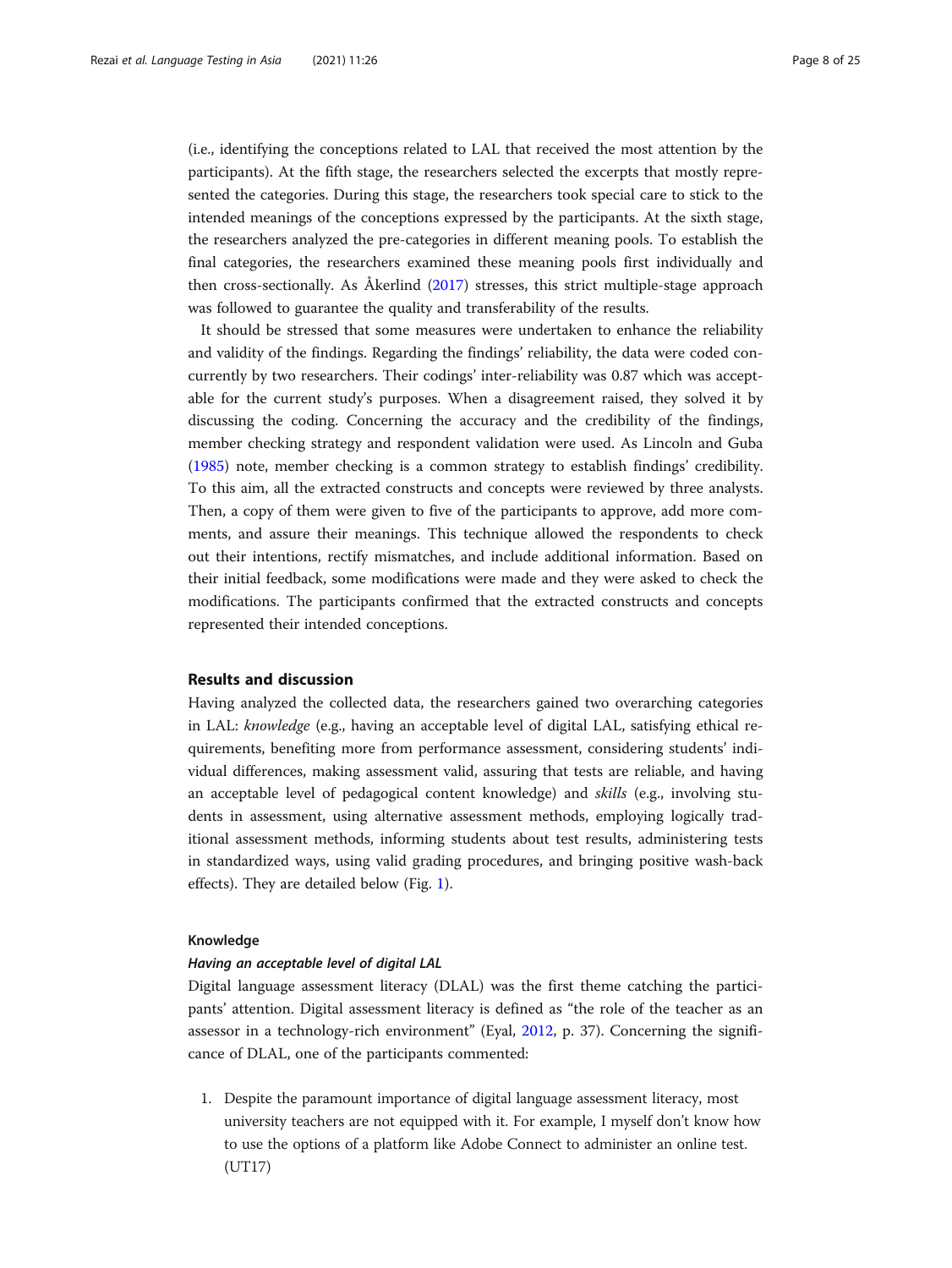<span id="page-8-0"></span>

Corroborating with the previous statement, another participant stated:

2. With the non-sustaining spread of online classes across the country, we need to make our digital assessment literacy update. To be honest, we all have difficulties assessing our students' learning in online classes. We most often just give some questions via Whats'app and students usually answer them on an open-book format. (UT11)

The statements above show that DLAL is perceived as an integral part of LAL. In alignment with Eyal [\(2012\)](#page-22-0), the study's findings evidence that teachers should be equipped with the required literacy to assess students' performance by using modern digital technologies. The study's findings may be explained from this view that the increasing interest in using modern digital technologies in language assessment programs is associated with efficiency and availability they provide for testing stakeholders (Chapelle, [2008](#page-22-0)). Furthermore, these results may be discussed from the perspective that as there exist constant advances in technology and the primacy of computer-assisted language learning (CALL), university teachers need to be updated in this domain (Winke & Fei, [2008\)](#page-24-0). Also, the findings support Eyal ([2012](#page-22-0)), arguing that teachers should possess the required level of literacy to be efficient assessors in the digital era.

# Satisfying ethical requirements

"Satisfying ethical requirements" was another recurring theme elicited from the data. The university teachers maintained that assessment practices should meet ethical requirements. In this regard, one of the participants remarked:

3. Students should perceive testing practices as fair. For this, I try to clarify the grading criteria and announce the objectives of tests, in advance. In this way, my students can become motivated to demonstrate their abilities better. (UT17)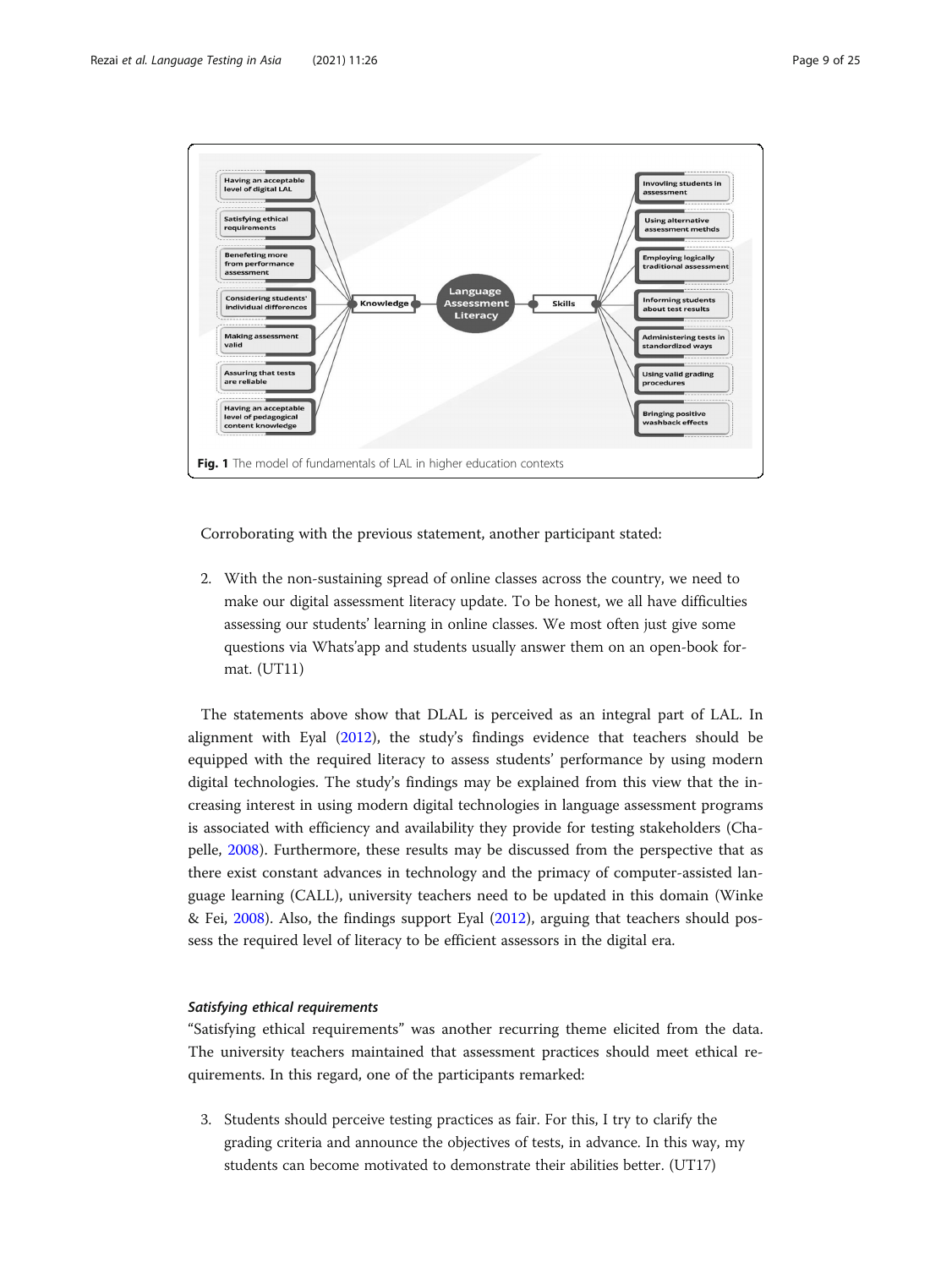In line with the previous statement, another participant stressed the importance of the ethical requirements in assessment practices as follows:

4. I never let my students' scores be polluted by irrelevant constructs, such as cheating and gender bias. I mean that I do not allow the quality of my assessment practices to be adversely affected by test-takers' gender. Or, I do not permit my students to cheat during test administrations to increase their scores unfairly. (UT12)

These statements documented the significance of considering ethical requirements in assessment practices. This could be explained by the point when tests are perceived as unfair by students, they may make students feel angry, confused, powerless, embarrassed, and frustrated (Buttner, [2004](#page-21-0); Chory et al., [2017](#page-22-0); Horan et al., [2010](#page-23-0)). Another possible explanation could be students' perceptions of un/fairness of testing practices which may cause students to show positive and negative affective reactions, as well as behavioral responses (Rasooli et al., [2019\)](#page-23-0). Additionally, in alignment with Fan et al. ([2020](#page-22-0)), the study's results can be discussed from this perspective that if assessment practices do not consider the ethical requirements, the decisions taken based on test results may not be very accurate. In turn, these incorrect decisions may adversely affect students' life and destiny. This study's findings show support to the previous studies, revealing that ethics in assessment practices has an immense effect on student learning (Holmgren & Bolkan, [2014](#page-23-0)), amount of students' engagement (Berti et al., [2010](#page-21-0)), and students' motivation to continue learning (Chory-Assad, [2002\)](#page-22-0).

# Benefiting more from performance assessment

Another theme which was frequently highlighted by the participants was "benefiting more from performance assessment." In this respect, one of the university teachers noted:

5. Students' activities over the course are of paramount importance. In my final evaluation, students' class attendance, students' class participation, students' responses to my oral questions are important. (UT13)

Besides, one of the respondents underscored the significance of performance assessment as follows:

6. A major part of students' final scores is the tasks that they do during the course. For example, every week I encourage my students to read passages, summarize them in their own words, and present them in the classroom. Or, the stage is ready for students who like to prepare a reading and present it in the classroom. (UT10)

The extracts evidence that knowing how to implement performance-based assessment is essential for university teachers. The findings can be discussed from the perspective that performance-based assessment such as doing a project may give a better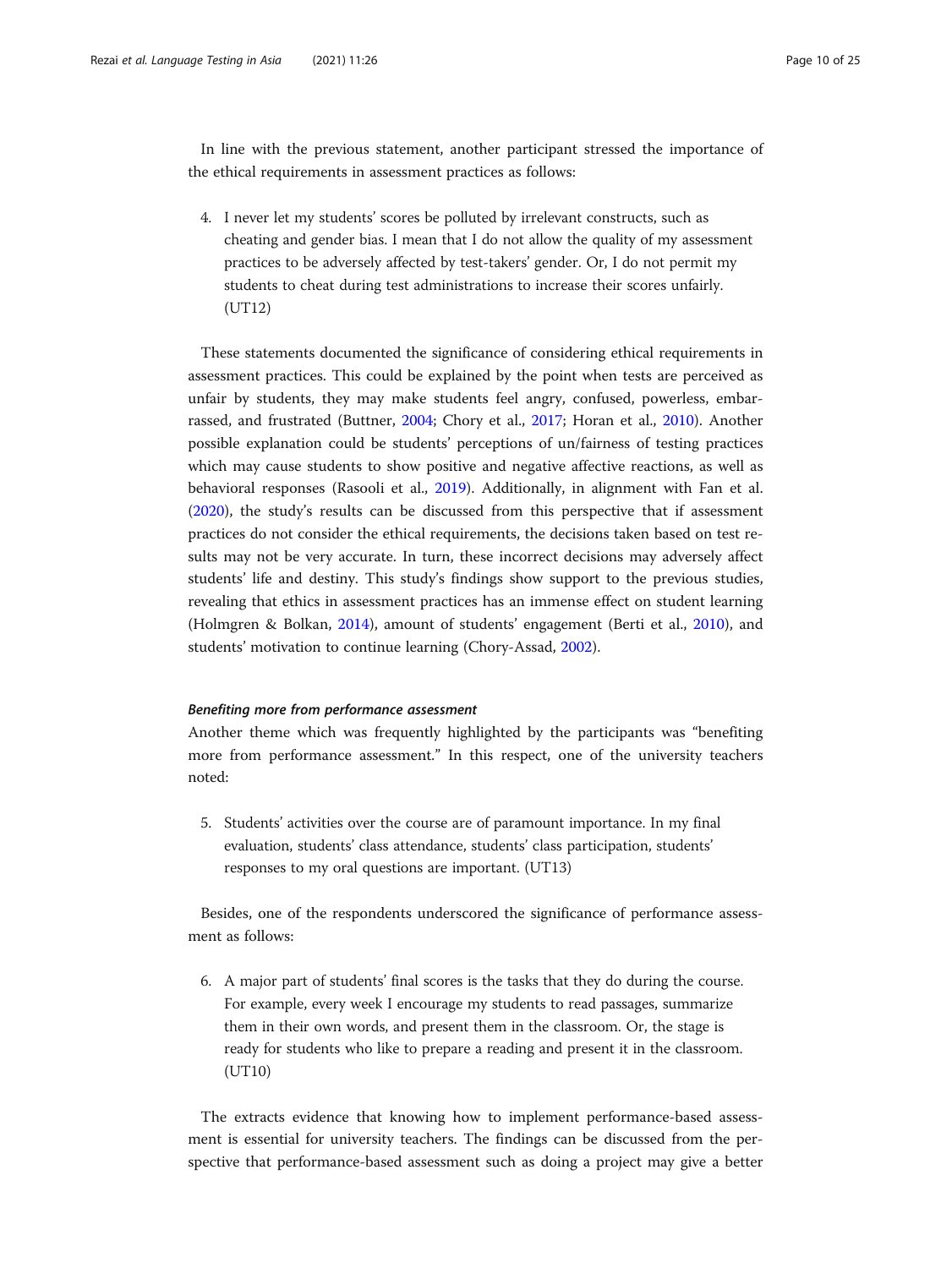picture of the processes involved in student learning (Backman, [2002\)](#page-21-0). Furthermore, along with Bachman and Palmer ([2010\)](#page-21-0), it may be argued that performance-based assessment is more useful because it permits students to apply their knowledge and skills to solve real-life problems. This argument receives support from Brindley ([1994](#page-21-0)), who considers performance assessment as a way to appraise "both knowledge and ability for use" (p. 75). For example, as the findings demonstrated, valuing students' participation in instruction can be so facilitative for students to use their L2 competence to do a task. Additionally, in alignment with Backman ([2002](#page-21-0)), it could be noted that performance assessment should be practiced since it measures complex abilities that traditional assessment practices are not able to measure easily. That is, performance assessment exposes students to more cognitively and affectively challenging tasks compared to the traditional assessment. The study's findings are in consistent with Giraldo [\(2018,](#page-22-0) [2021](#page-22-0)), asserting that LAL includes knowledge of the advantages and disadvantages of implementing performance assessment.

#### Considering students' individual differences

"Considering students' individual differences" was the other theme emerged from the respondents' words. In this regard, a university teacher remarked:

7. Testing practices would be effective if students' individual differences, such as learning styles, cultural background, age, and first language be taken into account. For one thing, some students are good at answering close-ended items while other students may feel more at ease with open-ended items. (UT6)

Additionally, another participant complained about ignoring students' individual differences in assessment practices in the classroom. He commented:

8. Since in Iran, students come from different cultural and ethnic backgrounds, tests should be value-free in terms of culture and ethnicity. For example, I remember that some of my students were irritated in the last semester due to some valueladen questions in the final exam. (UT14)

The participants' words disclosed that university teachers should be aware of students' individual differences in assessment practices. The study's findings may be explained by this well-recognized fact that student learning is highly affected by individual characteristics such as interests, learning styles, and motivation; also, student performance is likely to be influenced by such individual characteristics during test taking (Tomlinson & Moon, [2013;](#page-24-0) Wang et al., [2006\)](#page-24-0). Furthermore, in consistent with AfL ([2009](#page-21-0)), the results may receive support from the view that since different students with different cognitive and affective individual differences approach tests differently, test results are likely not to be the same for all test-takers. Another possible explanation for the study's results, as Tomlinson & Moon, [2013](#page-24-0) and Moon ([2016](#page-23-0)) note, is that to provide enough opportunities for students to demonstrate their knowledge and understanding of materials, differentiated assessment should be practiced. Moreover, the study's findings may trace back to this view that when assessment is differentiated for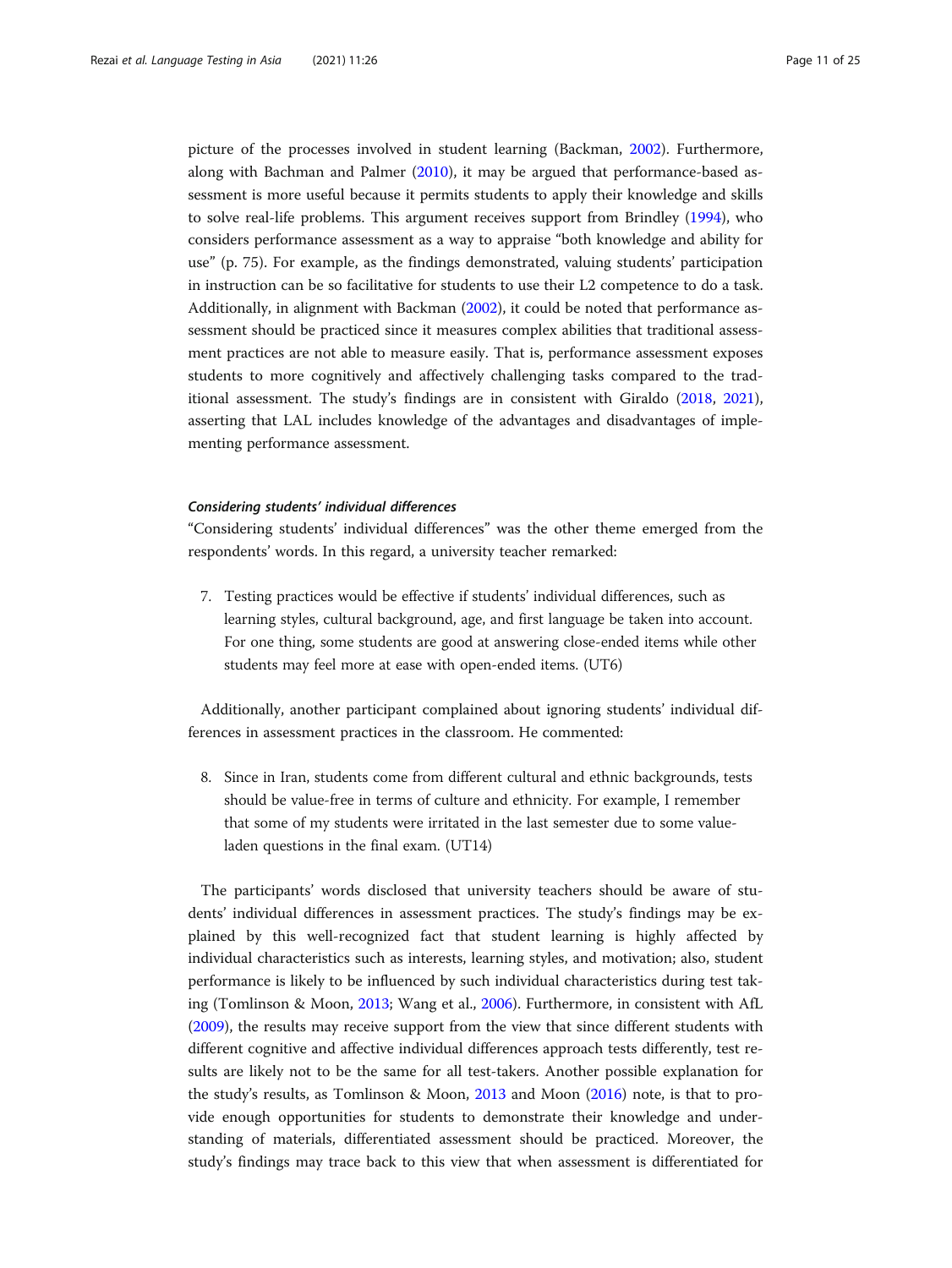varying students' individual differences, it is more equitable (Moon, [2016;](#page-23-0) Tierney, [2013](#page-24-0)). The study's findings accord with those of Crosthwaite et al. [\(2015](#page-22-0)), reporting that students with different cognitive and affective individual differences consider teachers' assessment differently. For example, teachers' assessment of class participation was fair for students who valued class participation while it was unfair for the students who were more interested in working alone.

#### Making assessment valid

The other recurrent theme emerging from the data was "making assessment valid." To stress the significance of validity, one of the participants asserted:

9. I make my best effort to assure that my tests are visually appealing, their contents represent the course syllabus, and they met the principles of communicative approaches. This makes the test results positively affect students' life and destiny. (UT15)

In addition, one the participants lamented that validity of tests usually remains unnoticed in assessment practices.

10. Though validity guarantees test quality, most of the testing practices lack the required validity. The possible reason for this problem is that test validation is highly complex, demanding, and, of course, expensive for teachers. (UT18)

The statements above highlight the significance of validity in assessment practices. One possible reason for the study's findings is that if requirements of test validation are not satisfied, tests cannot measure what they are intended to measure (Fulcher & Davidson, [2007;](#page-22-0) McNamara, [2006](#page-23-0)). Furthermore, study's results support this longstanding view that test validation incorporates three essential elements, including content, construct, and criterion (Bachman & Palmer, [2010](#page-21-0); Hamp-Lyons & Lynch, [1998](#page-22-0)). In alignment with Messick ([1994,](#page-23-0) [1996](#page-23-0)), the study's findings may be explained from the viewpoint that validity gives meaning to test scores; that is, validity evidence shows that test performance is closely linked to performance outside the class. Moreover, the study's results may be explained from this view that, as McNamara [\(2006\)](#page-23-0) asserts, validity increases the degree to which correct interpretations and decisions can be made about students' life. Likewise, as the study's demonstrated, despite the utmost importance of test validation, it is not widely practiced in classroom assessment. The underlying reason for this problem is that measuring test validity is complex, demanding, time-consuming, and expensive for university teachers (Bachman, [1988,](#page-21-0) Bachman, [1990](#page-21-0)). In brief, validity is the backbone of any assessment practices and should be given enough attention by university teachers.

# Assuring that tests are reliable

"Assuring that tests are reliable" was the other theme that gained remarkable attention by the participants. In this respect, one of the participants stated that: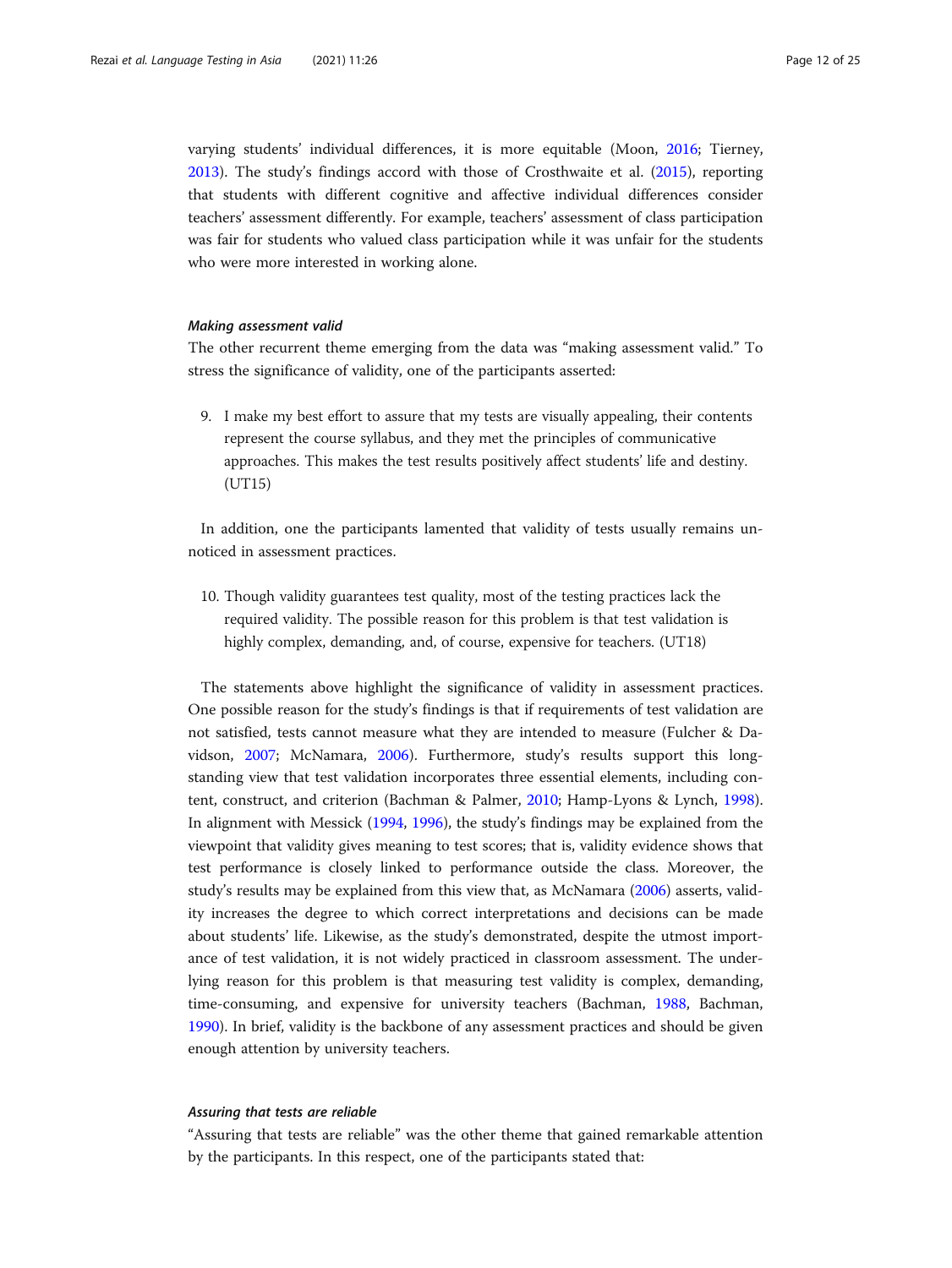11. Reliability and consistency of test results should be acceptable. For this, for example, the number of items should be large enough, they need to cover all the contents of course, and they should be of different kinds from multiple-choice item to essay items. (UT11)

In congruence with the precedent statement, the participants stressed that an integral part of LAL is knowledge of basic statistics.

12. Having knowledge of basic statistics is important for a teacher. I mean, if we aim to have reliable tests, we should know how to estimate reliability through the available statistical formulae. (UT3)

These statements are indicative of the significance of test reliability in assessment practices. One possible reason for the study's findings, as Bachman, [1988](#page-21-0), Bachman, [1990](#page-21-0)) highlights, is that reliability is very essential to assure that our tests can consistently measure the intended characteristics. Moreover, the study's results could be explained from this perspective that the results of reliable tests are of great value in terms of time-saving for university teachers. That is, for busy university teachers, when a test enjoys a high level of reliability, it can be assumed that test results have not been adversely affected by students' temporary psychological and physical state, environmental factors, test forms, and multiple raters (Bachman & Palmer, [2010;](#page-21-0) Fulcher & Davidson, [2007](#page-22-0)). Additionally, in alignment with McNamara [\(2006\)](#page-23-0), the study's results may be discussed from this respect that reliable tests generate dependable, repeatable, and consistent information about students' abilities. In consequence, this information makes way for more meaningful interpretations of test results and correct decisions about students' life and destiny.

# Having an acceptable level of pedagogical content knowledge

The last theme in the domain of knowledge was "having an acceptable level of pedagogical content knowledge." Pedagogical content knowledge, as defined by Rodabaugh ([1994](#page-23-0)), is "a teacher's internalized procedural knowledge of how particular topics, problems and issues can be organized, adapted and presented to learners with diverse interests and capabilities" (p. 12). Concerning the importance of this factor, one of the participants asserted:

13. Though it seems irrelevant, pedagogical content knowledge is an integral part of LAL, I believe. My reason for this is that when teaching is not done effectively, the testing practices lose their meanings and effects. So, familiarity with the basics of applied linguistics is quite essential for university teachers. (UT11)

This quote indicated that university teachers should be equipped with sufficient pedagogical content knowledge. The study's findings may be explained from this respect that by having an acceptable level of pedagogical content knowledge, university teachers know teaching methodologies, subject knowledge, and how to adapt them to learning purposes. As this is done well, testing practices can be found meaningful by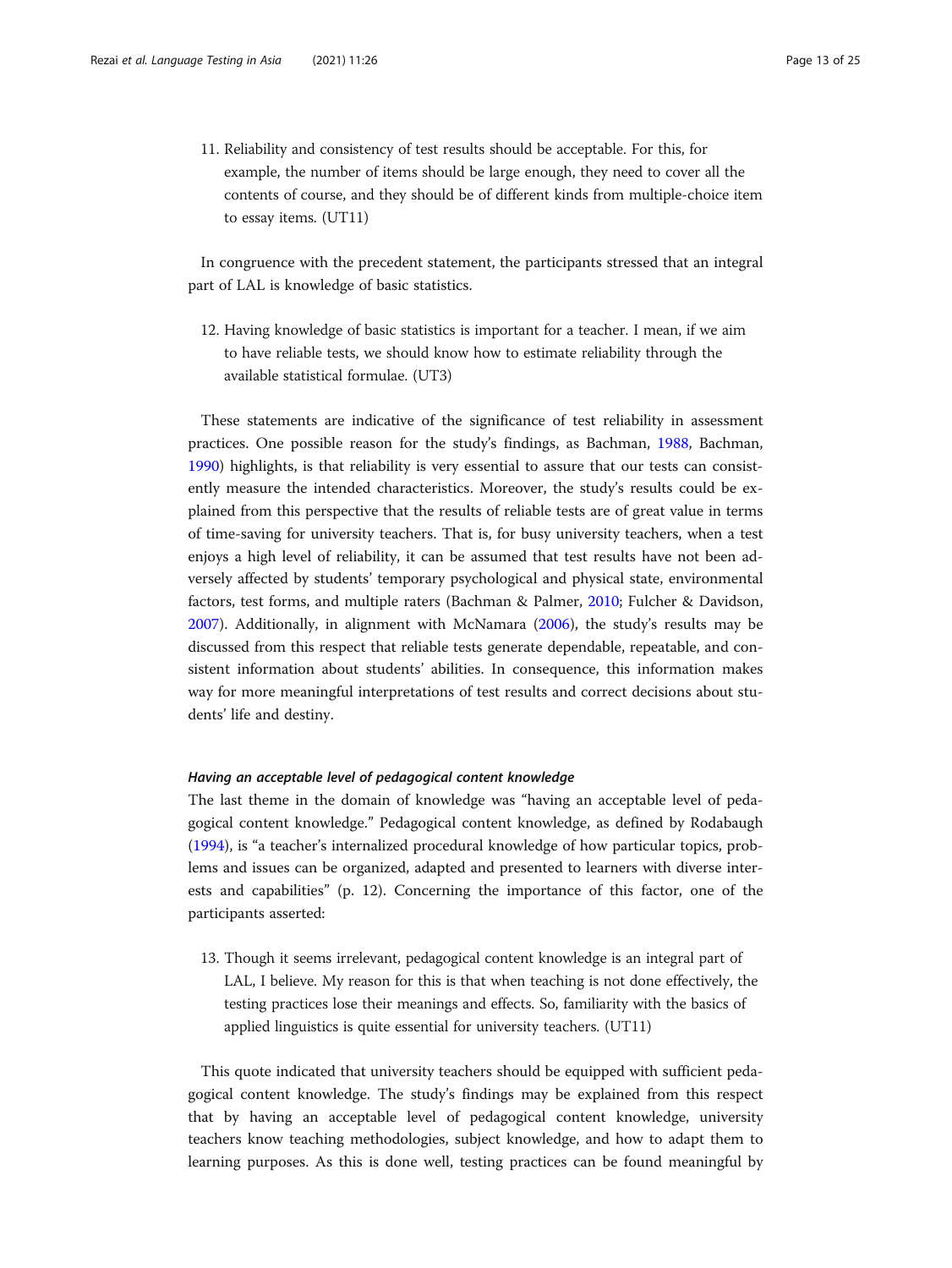students (Rasooli et al., [2018\)](#page-23-0). Additionally, in alignment with Rasooli et al. [\(2018\)](#page-23-0), it could be argued that when university teachers are not equipped with the required pedagogical content knowledge, they are likely to fail to explain and deliver the learning contents adequately. This, in turn, adversely affects students' opportunities to learn and show their abilities. The study's findings are in accordance with the previous studies (Chory, [2007](#page-22-0); Lankiewicz, [2014;](#page-23-0) Rodabaugh, [1994](#page-23-0)), reporting that students' perception of un/fairness of assessment practices is highly affected by pedagogical content knowledge of teachers. Likewise, in line with the study's findings, Bempechat et al. ([2013](#page-21-0)) found that students regarded teachers' testing practices as unfair and ineffective due to the failure of their teachers to illuminate the assignments in-depth, allot time to address students' confusions, and cover the lessons patiently.

# Skills

#### Involving students in assessment

The first theme related to Skills domain was "involving students in assessment" (Fig. [1](#page-8-0)). As its name suggests, the participants maintained that university teachers should engage students in testing practices. In support of this, one of the participants noted:

14. When I involve my students in testing practices, I feel that they become more motivated to be in class. When their voices are heard, they feel more self-confident and their self-efficacy increases. (UT2)

In accordance with the precedent statement, another participant approached the issue as follows:

15. Well, we need to incorporate our students in our assessment practices, since this makes them monitor and self-regulate their learning and get a better picture of their actual abilities. (UT5)

The above statements disclosed that students should be engaged in assessment practices. One possible reason for the study's findings, as Nicol and Macfarlane ([2006](#page-23-0)) note, could lie in the point that when students are involved in assessing their abilities, their self-regulation competence increases. According to Zimmerman and Schunk ([2011](#page-24-0)), self-regulated individuals are capable of monitoring, controlling, and regulating their own cognitions, affect, and behaviors; thus, they are in a better position to reach their goals. Additionally, along with Asghar [\(2010](#page-21-0)), the study's results may be explained from this view that involvement of students in testing practices may positively affect their motivation and self-efficacy by helping students believe that they have the required abilities to do testing tasks. Furthermore, the study's results may be justified from this respect that students may control their anxiety (Hayes & Embretson, [2013](#page-22-0)) and disturbing emotions better (Tapia & Panadero, [2010](#page-24-0)) in a testing context where they see themselves as an integral part of it. The study's findings provide support to those of Pintrich and De Groot [\(1990\)](#page-23-0), indicating that involving students in assessment practices brings about noticeable positive benefits for student learning and achievement. Likewise, the study's results show support to the previous studies (Sivan, [2000;](#page-24-0) Tillema et al., [2011](#page-24-0)),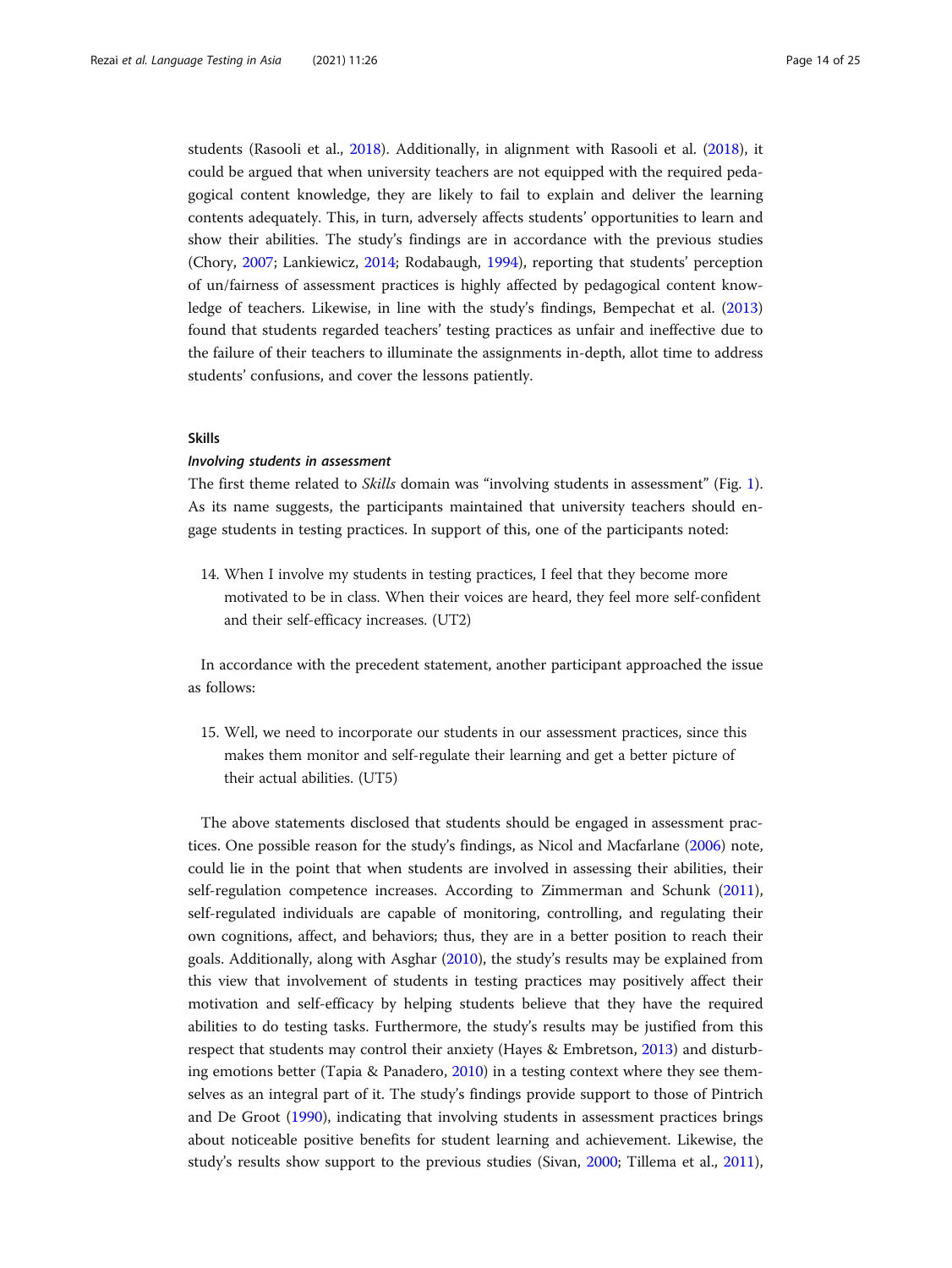reporting that an effective strategy to develop quality assessment is incorporating students' voices and concerns in the design, implementation, and scoring of tests.

#### Using alternative assessment methods

"Using alternative assessment methods" was another theme that gained noticeable attention by the respondents. In this respect, one of the participants expressed disdain with not using alternative assessment, such as self-assessment, peer-assessment, and portfolio assessment in the Iranian higher education contexts. His exact words are reported below:

16. Though using alternative assessment methods may be very advantageous, they are rarely exercised by university teachers. This reservation may be due to the implementation difficulties with such assessment methods. For example, administering peer-assessment is really time-consuming and using portfolio assessment demands diverse skills. (UT7)

Additionally, the participants pinpointed when university teachers are skilled enough to implement alternative assessment methods, their assessment practices are more advantageous for student learning. For this, a participant commented:

17. Well, sometimes I try to use alternative assessment methods such as selfassessment. I've found that self-assessment helps students reflect upon their performance. And based on their reflection, they can self-regulate better their future learning by rectifying their errors. (UT1)

The university teachers' words represented that LAL encompasses the required skills to implement alternative assessment methods. One possible explanation for the findings may be associated with the increasing interest in learner-centered pedagogy opposed to teacher-centered pedagogy over the last decades (Aryadoust, [2016;](#page-21-0) Topping, [2009](#page-24-0)). In this regard, the alternative assessments, such as peer-assessment and selfassessment have been introduced and practiced as viable alternatives to consider assessment for learning (Rosman et al., [2015](#page-23-0)). Moreover, in alignment with Black and William ([1998\)](#page-21-0), the study's results may be explained from this perspective that alternative assessment methods can generate valuable information that can be used to offer feedback tailored to students' needs and interests. This, in turn, may promote student learning. Also, the study's findings can be discussed more with reference to selfregulation (Pintrich, [2000\)](#page-23-0). Alternative assessment methods, most specially selfassessment, as Andrade and Brookhart [\(2014\)](#page-21-0) stress, make students' self-regulation competence increase. As a consequence, the students' awareness on tasks' goals would be raised and they can check their progress toward them. The study's findings are partially in consistent with those of Heidi and Du ([2007](#page-22-0)), revealing that their participants acknowledged the benefits of self-assessment in helping them find out the assignments' expectations, identify their weaknesses, and plan to rectify them. Additionally, the study's findings lend credence to the studies done by Black and William [\(1998\)](#page-21-0). In brief, their results revealed that owing to the implementation of peer-assessment, the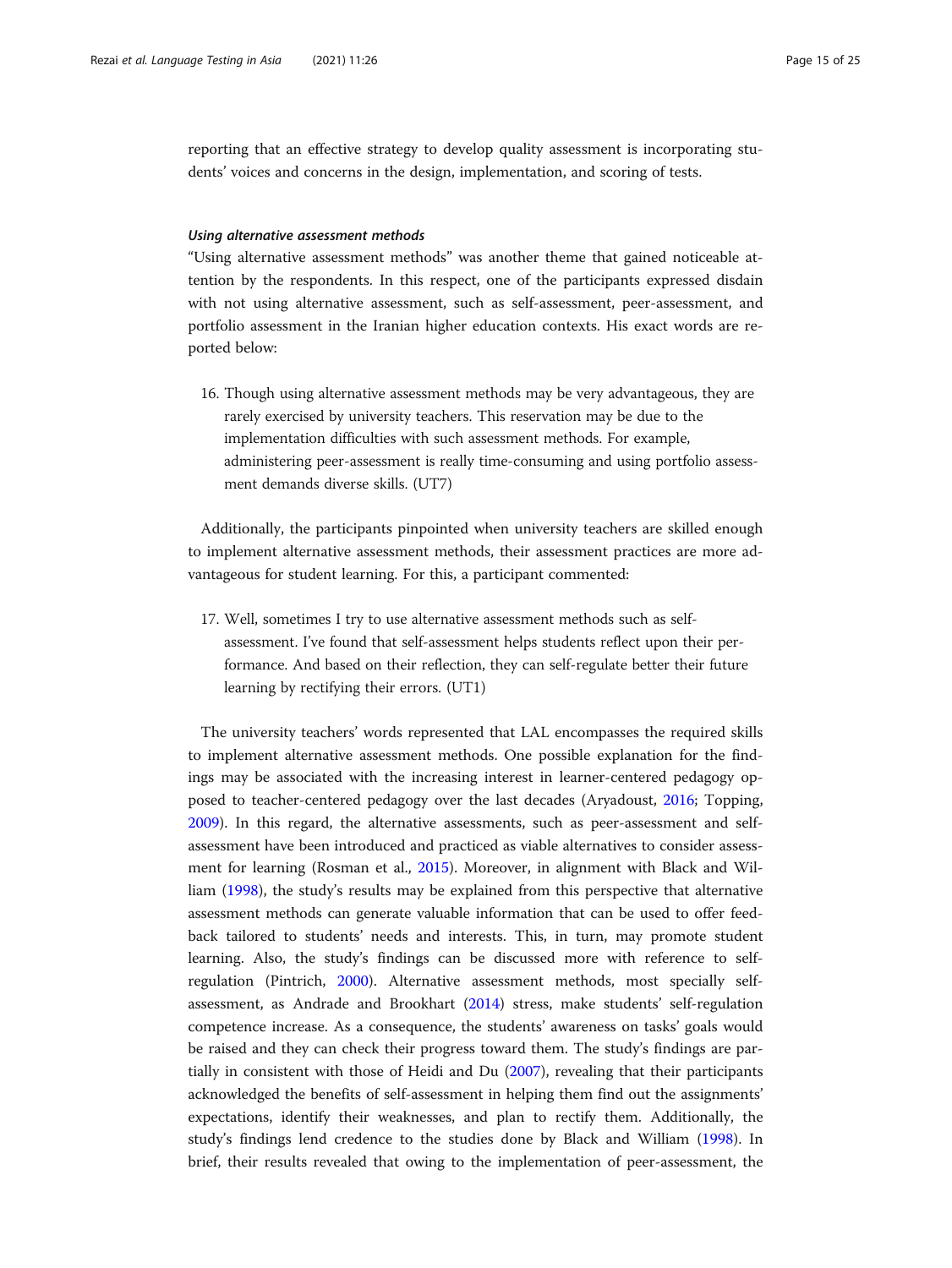learning quality increased and both low-achiever and high-achiever students could benefit from the instructions.

#### Employing logically traditional assessment methods

The other theme extracted from the collected data was "employing logically traditional assessment methods." The participants pinpointed that traditional assessment methods should not be frowned upon completely when it comes classroom assessment.

18. It is not fair to say that traditional assessment methods should be completely discarded. For example, one of their biggest advantages is their practicality. I can implement them in diverse contexts for different purposes. (UT5)

Furthermore, another university teacher confirmed the previous perception, maintaining that:

19. This is a reality that most university teachers use traditional assessment methods, such as multiple-choice, true-false, matching, and gap-fill questions. Well, one underlying reason for such extensive interest is that they can easily compare students' performance. (UT4)

As the participants' words evidence, the university teachers stressed that there are some undeniable advantages with traditional assessment methods if used appropriately. Easy, fast, and economical design, implementation, and grading seem to be the reasons for such strong advocate of the traditional assessment methods (Bachman & Palmer, [2010](#page-21-0); Bailey, [1998\)](#page-21-0). Another possible reason of this may be related to the easy analysis of their results. That is, as Bachman, [1990\)](#page-21-0) argues, teachers have fewer difficulties analyzing and comparing students' scores over time and across a large, diverse group of students. Another possible explanation for the findings, as Dikli ([2003\)](#page-22-0) points out, is that traditional assessment methods are easy to score and let teachers determine which areas their students have excelled in and which they are struggling with. In light of the findings, as Bailey ([1998\)](#page-21-0) and Dikli ([2003\)](#page-22-0) discuss, the tendency of the university teachers toward traditional assessment methods lies in the fact that they "look like" tests, and hence, there is less resistance against them on the part of students.

#### Informing test-takers about test results

"Informing test-takers about test results" was another recurring theme extracted from the participants' responses. To confirm the significance of informing test-takers about test results, one of the participants noted:

20. I don't know why my colleagues do not often turn back students' test sheets with enough feedback. As I do it, not only do my students understand that tests are important but also they see their mistakes and can modify their inter-language systems. (UT10)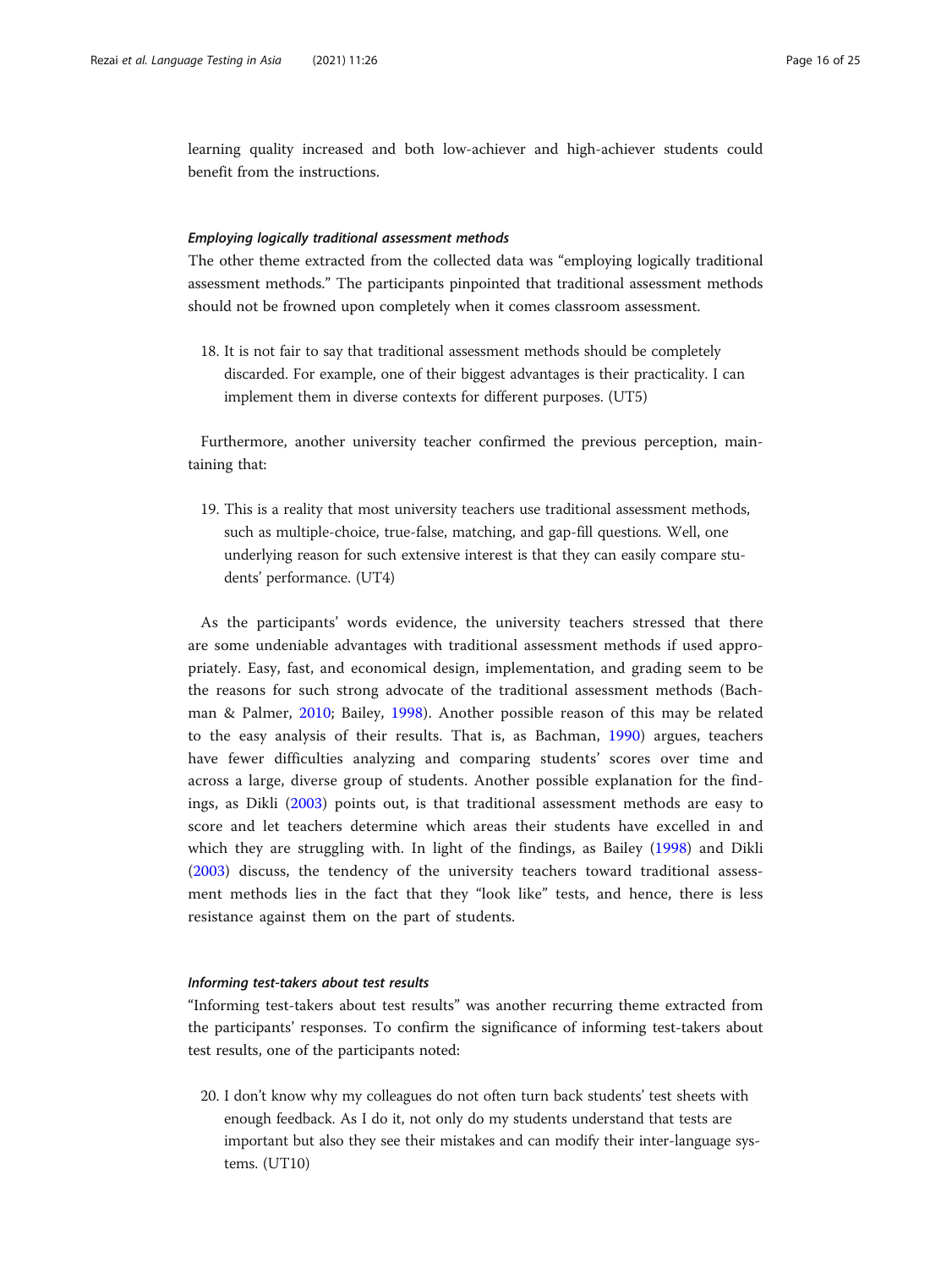Another relevant issue related to this theme was keeping students' scores confidential. In this regard, one of the university teachers quoted:

21. I think it is really unethical to announce students' scores before the class. This may damage self-efficacy and self-confidence of the students who have taken a low score. In consequence, they may lose their motivation to continue learning. (UT12)

As it can be implied from the participants' responses, university students need to be informed about tests' results and receive enough feedback about their performance, and their scores should be kept confidential. One possible explanation for the study's findings is that a large segment of teachers' career duties is to extract, diagnose, and offer appropriate feedback to student learning in a constant, ongoing, communicative manner (Cowie & Bell, [1999](#page-22-0)). What is more, as Moss and Brookhart ([2009\)](#page-23-0) highlight, the feedback given to students' errors opens valuable opportunities for the students to modify or consolidate their learning. Furthermore, along with Tunstall and Gipps [\(1996](#page-24-0)), the study's results can be explained from this respect that keeping students informed about test results can increase their motivation. That is, when students receive positive feedback ability from their teachers and see their own scores, they may feel a sense of achievement and increase their future effort. Moreover, the study's results can be justified from this view that fair assessment requires keeping students' scores confidential (Rasooli et al., [2018\)](#page-23-0), since publicizing students' scores may hurt the self-efficacy of those students who have not got high scores (Green et al., [2007](#page-22-0)). The study's findings are in accordance with the previous studies (Carless, [2006](#page-22-0); Lizzio & Wilson, [2008](#page-23-0)). They reported that the presence of effective feedback was conceived as an overarching dimension of quality and fair testing practices. To close, university teachers with high level of LAL are aware of the value of informing students of their own test results but not publicizing them.

#### Administrating tests in standardized ways

"Administering tests in standardized ways" was another theme that was repeatedly highlighted by the participants.

22. I try my best to administer tests in a standardized way. For example, prior to running tests, I consult the date with my students, I explain the staff they need to bring in test sessions, I clearly determine the location wherein tests will be run, and I inform them about the time duration of tests. (UT13)

Another respondent also expressed disdain for the lack of standardized administrations in the end-of-semester exams. She remarked:

23. Test administrations at universities are rarely standardized. For example, the test setting is usually noisy, proctors are not well trained to treat appropriately testtakers, there is not enough accommodation for students who are left-handed or disabled, and there is no break during the test administration. (UT8)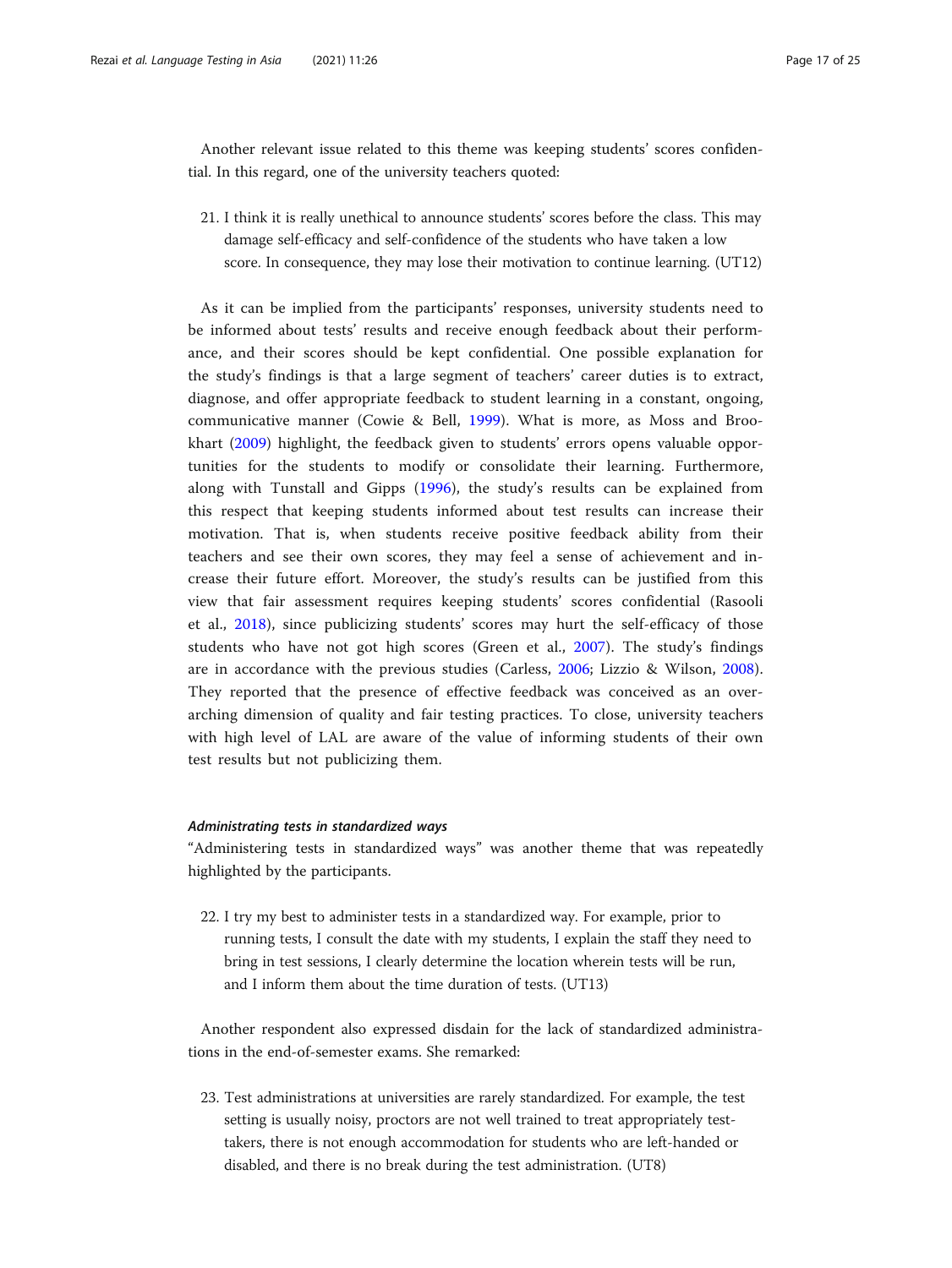The statements above indicate that a major part of LAL is related to the required skills to administer tests in standardized ways. In alignment with DeLuca et al. ([2016\)](#page-22-0) and Abedi et al. [\(2004](#page-21-0)), the study's findings are discussed from this view that standardized administrations aim to present students with equal opportunities to show what they have learned and what they can do with it. That is, there should be fairness and equity with test administrations and accommodations so that no a single group of students receive special advantages. As Haladyna et al. ([1991\)](#page-22-0) assert, another reason of the study's findings is that one of the major sources of students' score pollution is the actual administration of tests. For example, when students are interfered with responses, they are ridiculed or scorned by proctors and other test-takers on test days, or they get anxious and tired due to the uncomfortable test settings, their scores may be adversely polluted. The study's findings provide support to Abedi et al. [\(2004](#page-21-0)) who found that students may feel a sense of unfairness when test administration is not standardized by advantaging some students. Additionally, the study's findings are in keeping with those of Siegel ([2007,](#page-24-0) [2014](#page-24-0)), showing that while accommodation and standardized test administrations, on the surface, are considered as an integral part of LAL, the practices need more attention to respond differentially to students' special learning needs.

### Using valid grading procedures

"Using valid grading procedures" was another theme gaining remarkable attention by the participants. The participants stressed that the grading procedures should be transparent, consistent, and logical.

24. I believe that the grading criteria should be clear and fair for all students. They should know how their performance would be graded and what parts of the materials have more weigh in the final evaluation. In this way, students' scores are got less polluted by irrelevant factors. (UT14)

Corroborating with the previous statement, another respondent was of the following opinion:

25. When the grading procedures are not vague and we communicate about them, students can manage their time and energy in a better way and demonstrate their abilities well. (UT4)

These remarks show that an integral part of LAL is using valid grading procedures. Grading procedures, according to Tata [\(1999\)](#page-24-0), should be transparent, consistent, and unbiased. That is, grading procedures are perceived as fair by being consistent, using accurate information, and maintaining an impartial process. The study's findings may be discussed from this respect that university teachers are expected to apply valid grading procedures consistently and impartially to all test-takers. This is due to the fact that by implementing valid grading procedure students' scores would not be polluted by irrelevant constructs (Gordon & Fay, [2010\)](#page-22-0). Another possible explanation for the study's results is that by being informed about the grading procedures, students can manage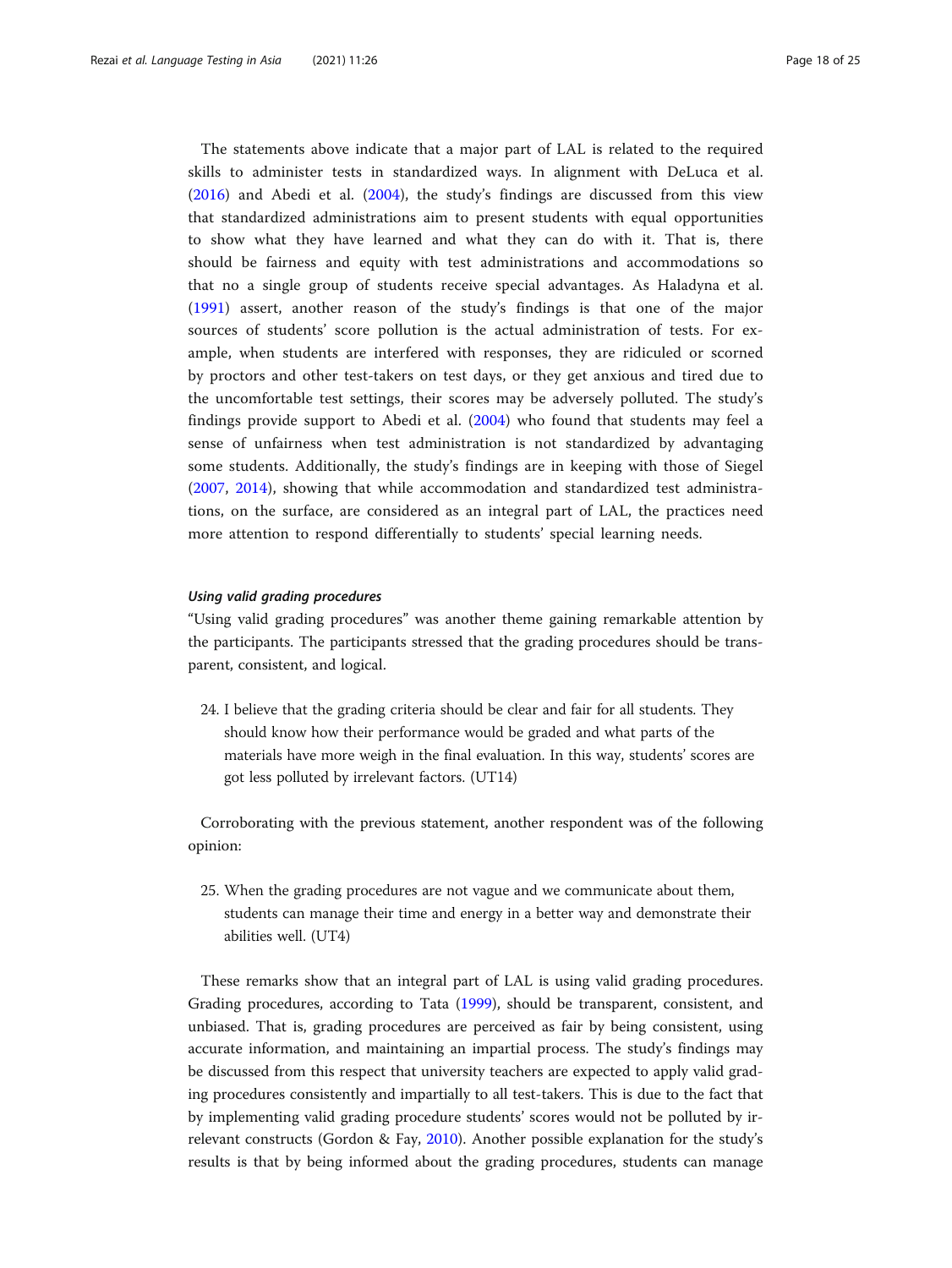their studies to get better scores. In turn, as Tata [\(1999\)](#page-24-0) puts it, high grades offer both immediate benefits for students like intrinsic motivation and approval of parents, as well as long-term benefits like admission to graduate school and preferred employment. The study's finding are in consistent with the previous studies (Gordon & Fay, [2010](#page-22-0); Rasooli et al., [2018;](#page-23-0) Tata, [1999\)](#page-24-0), reporting that grading procedures have a great impact on students' perceptions of test fairness, teachers' assessment quality, and student learning.

# Bringing positive wash-back effects

The last theme highlighted by the participants was "bringing positive wash-back effect." That is, the participants maintained that university teachers need to have the required level of LAL to implement the tests in such a way that they the tests have positive effects on test-takers' lives and education.

26. An important part of LAL, I think, is the ability to design tests that can bring positive wash-back effects. For example, when they are developed based on the tenets of communicative approaches, students are encouraged to spend more time improving their communicative competence. Because they know that to pass the tests, they need to handle communicative tasks. (UT16)

In alignment with the previous statement, another respondent commented:

27. Given the effects of testing practices on my teaching, I usually pay particular attention to the design, administration, and grading of my tests. By making my test quality, my students know that they should put more time and energy into their studies. (UT1)

These words indicate that university teachers need to develop their tests in a way that they create positive wash-back effects. One possible reason for these findings is the reality that instruction and assessment go hand-in-hand (Bachman & Palmer, [2010\)](#page-21-0). That is, along with Lantolf and Peohner [\(2014](#page-23-0)), if the instruction is going to be effective, it must entail assessment, and simultaneously, fair assessment is not possible without considering instruction. Additionally, coupled with Green and Johnson ([2010\)](#page-22-0), the study's findings may be explained from this perspective that testing practices are administered to achieve two purposes: assessment of learning and assessment for learning. Test results, on one hand, are summative and can be used to make high stake decisions like college admission and they, on the other hand, are diagnostic and formative used to inform instruction (Fan et al., [2020\)](#page-22-0). Moreover, the study's findings are indicative of this view that, as Tsagari [\(2009](#page-24-0)) notes, the examination is a strong instrumental motivation for students to learn in the examination preparation. The study's findings receive support from the previous studies (Cheng et al., [2011](#page-22-0); Tsagari, [2009](#page-24-0)). They found that students had a tendency to select activities intended for test orientation or test-specific coaching to prepare for a particular examination. To close, as Brown [\(1997](#page-21-0)) points out, "if you want to change student learning then change the methods of assessment" (p. 7).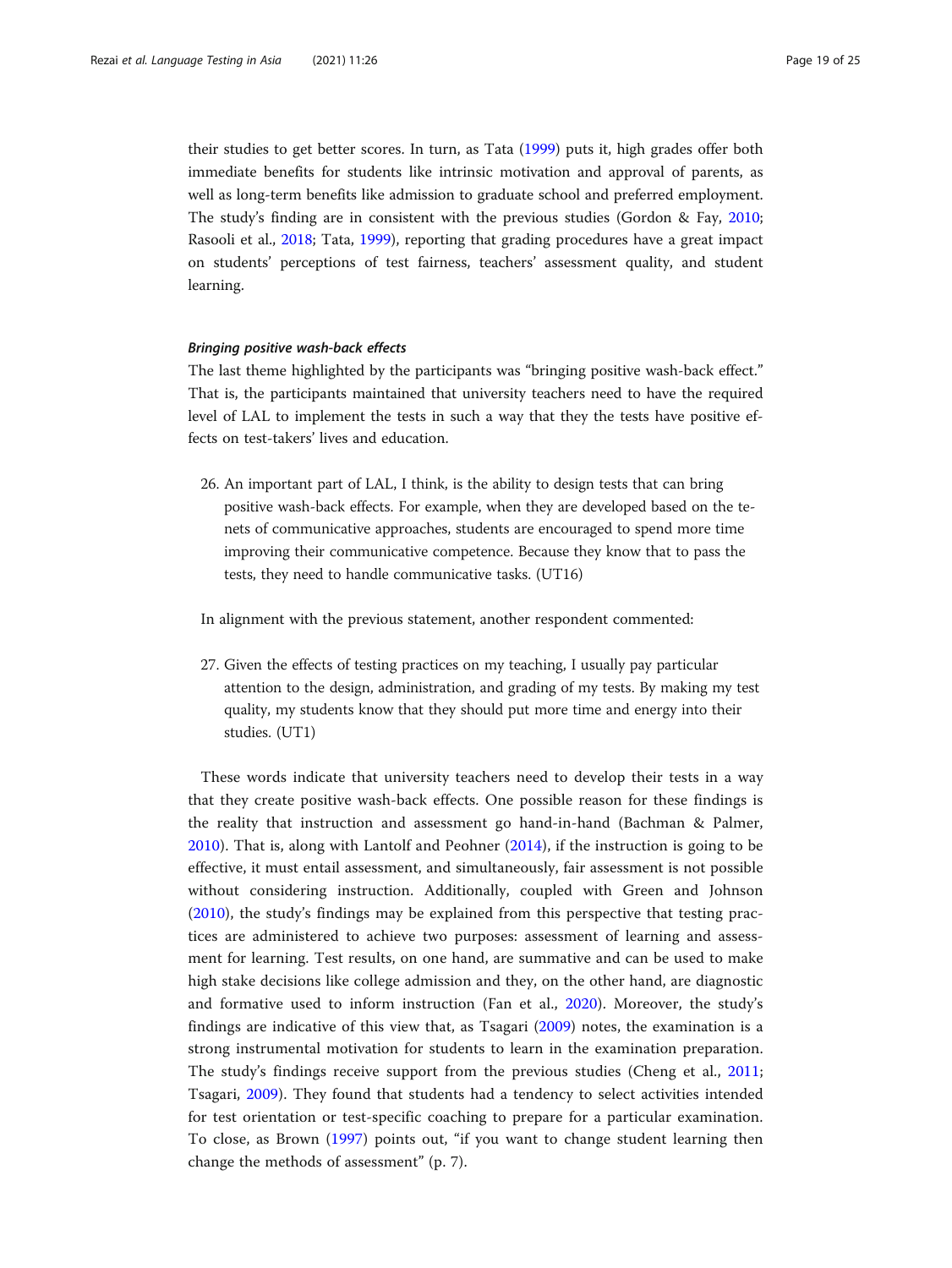#### Conclusion

The present study intended to examine the fundamentals of LAL from the Iranian university teachers' perceptions. Findings yielded two overarching LAL domains: knowledge (e.g., having an acceptable level of digital LAL, satisfying ethical requirements, benefiting more from performance assessment, considering students' individual differences, making assessment valid, assuring that tests are reliable, and having an acceptable level of pedagogical content knowledge) and skills (e.g., involving students in assessment, using alternative assessment methods, employing logically traditional assessment methods, informing students about test results, administering tests in standardized ways, using valid grading procedures, and bringing positive wash-back effects). As the study's findings demonstrated, it can be concluded that university teachers should be equipped with required LAL to make the way for quality education.

In light of the study's findings, some implications are presented. The first implication is that university students' voices should be heard and they should be given the right to question test processes. By doing so, university students feel treated fairly and empowered when they see that their voices and concerns are influential in their life and destiny (Hamid & Hoang, [2016](#page-22-0)). Another implication is that alternative assessment methods, such as peer-assessment, self-assessment, and portfolio assessments should be more practiced. The consequences are likely to be positive if they are implemented with consideration of the contextual factors and students are supported and trained how to use them (Brown & Harris, [2014](#page-21-0); McDonald, [2013\)](#page-23-0), discuss and agree on grading criteria (Brookhart, [2013](#page-21-0)), and have experience with the subject (Morrison et al., [2014](#page-23-0)). The next implication is that university teachers' assessment can be perceived as effective, efficient, and equitable, if they accommodate students' individual differences (e.g., interests, readiness levels, age, gender, culture, first language, learning styles) (Harris & Brown, [2013;](#page-22-0) Rasooli et al., [2018](#page-23-0)). The following implication is that university teachers should design and implement tests to create positive wash-back effects. To meet this aim, they can implement more performance-based assessment, for example, by having students participate in class discussions or do term projects. A further implication of the findings is that university officials should be aware of the central importance of LAL and take up the required steps to boost it by running pre-service and in-service teacher training programs. Indeed, the study's findings, along with Xu and Brown ([2016](#page-24-0)), call for joint attempts by university officials, teacher educators, and university teachers for making up consistent literacy assessment programs throughout university teacher professional life. The final implication is for the researchers in LAL field. They should be on the alert that LAL components may change over time as views on L2 teaching change.

While the current study's findings provide a clear picture of the fundamentals of LAL in the Iranian higher education context, they should be interpreted in light of the limitations imposed on the study. The present study probed university teachers' perceptions of LAL components in classroom contexts. To reach a more comprehensive conceptualization, future research can explore the university students' conceptions about LAL components. Furthermore, while this study provided some valuable insights into the effects of pedagogical content knowledge on the efficacy of university teachers' assessment practices, interested researchers can investigate how university teachers' pedagogical content knowledge can affect students' perceptions of quality assessment.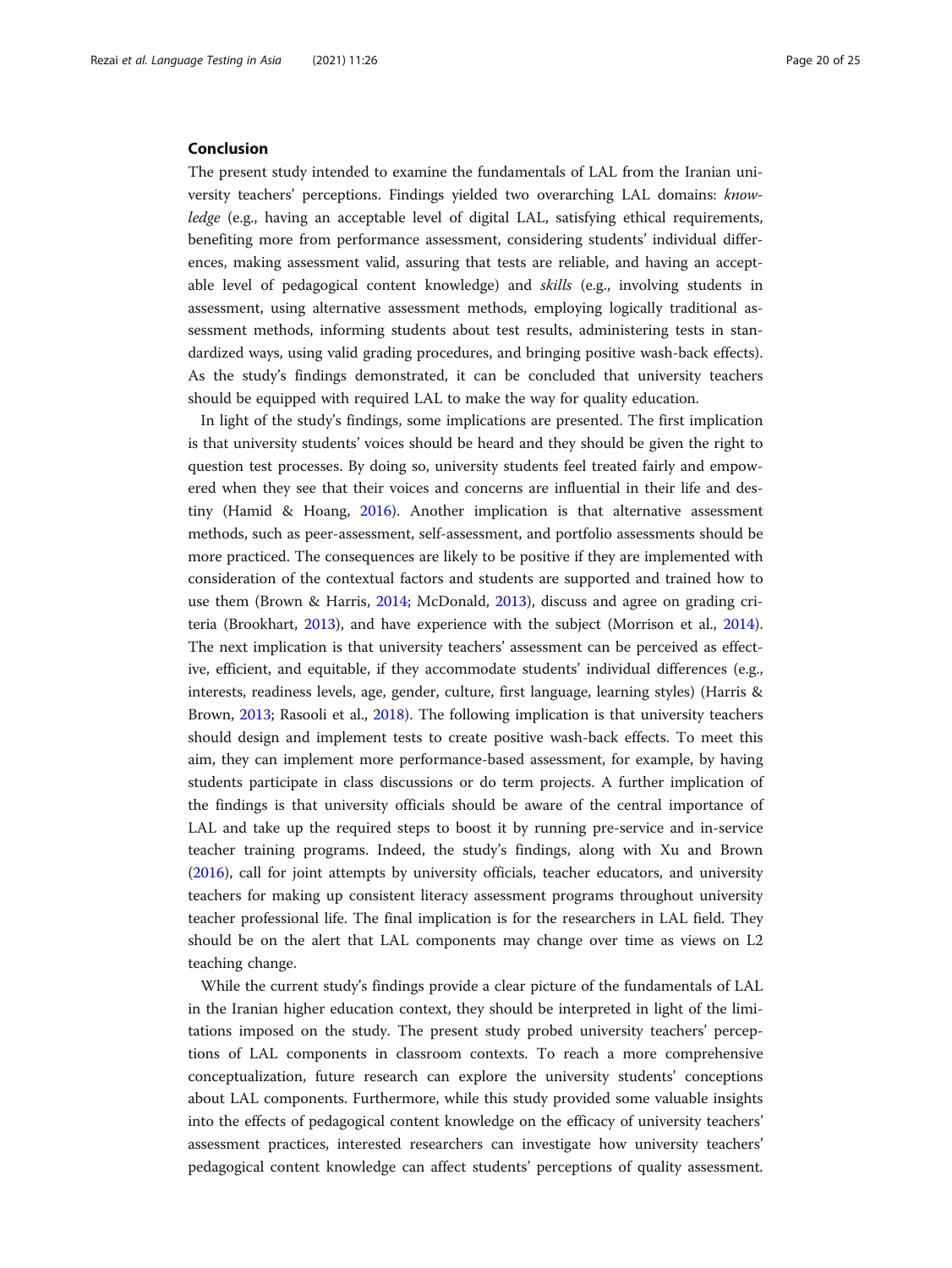In addition, in alignment with the findings, future research can empirically explore the kind and amount of wash-back to classroom assessment with the application of LAL components. Additional research is also required to identify grading criteria considered as efficient by both university teachers and students. Future studies can also research digital assessment literacy from the perceptions of both university teachers and university students. Last but not least, more research is required to explore university teachers' and students' perceptions of the effects of informing students about test results on their learning.

# Appendix

# Interview checklist

1. What does language assessment literacy mean to you?

2. In your opinion, who is a literate assessment university teacher?

- 3. Do you think that you should involve your students in CA?
- 4. Do you think that ethical requirements should be met in CA?

5. What is your opinion about traditional assessment methods such as multiplechoice, true-false, and so on?

6. What is the importance of making tests valid in CA?

7. Why should university teachers make their tests as reliable as possible?

8. Do you think that a university teacher should make the grading valid?

9. Can we consider the skills of administering tests in a standardized way as a part of LAL?

10. Do you agree that bringing a positive wash-back effect is a component of LAL?

11. Can we say that pedagogical content knowledge is an integral part of LAL?

12. Why should we regard digital language assessment literacy as a part of LAL?

13. Should a university teacher take the individual difference of test-taker into account?

14. Do you agree that a university teacher should inform the students about test results?

15. Why should accept that using alternative assessment methods is an essential apart of LAL?

16. Can we say that literate assessment university teachers use more performance assessment?

17. Is there anything else that you may want to add?

#### Abbreviations

LAL: Language assessment literacy; CA: Classroom assessment; DLAL: Digital language assessment literacy; UT: University teacher

#### Authors' contributions

The study was planned and implemented by Dr. Rezai, as the major author, along with the cooperation of Dr. Alibakhshi, Dr. Farokhipour, and Dr. Miri in the data collection and analysis phases as well as revising the manuscript. In the end, the four authors read and confirmed the final manuscript.

#### Funding

No grant, fund, or other supports was received by the authors.

#### Availability of data and materials

The datasets used and/or analyzed during the current study are available from the corresponding author on reasonable request.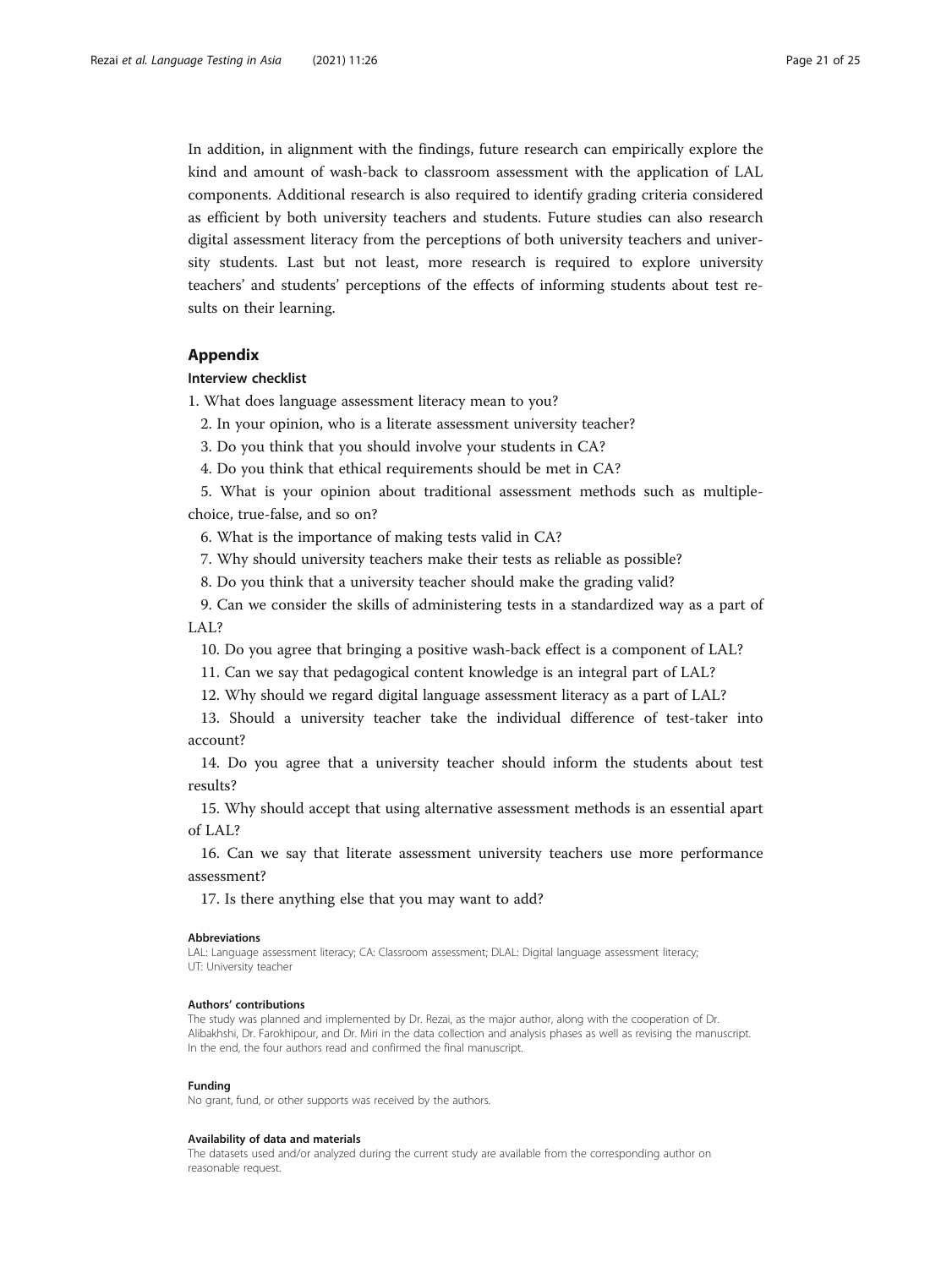#### <span id="page-21-0"></span>Declarations

#### Ethics approval and consent to participate

The authors affirmed that during formulating and completing the current study, all ethical requirements were considered and satisfied.

#### Competing interests

There is no competing interest.

#### Author details

<sup>1</sup>Department of Teaching English and Linguistics, Ayatollah Ozma Burojerdi University, Borujerd City, Iran. <sup>2</sup>Teaching English and Linguisitcs Department, Faculty of Literature and Humanities, Ayatollah Ozma Burojerdi University, Lorestn Province, Burojerd City, Iran. <sup>3</sup>Department of English Language and Literature, Allameh Tabataba'i University, Tehran, Iran. <sup>4</sup>Department of English Language and Literature, Shahid Mahalati Higher Education Center, Iran.

#### Received: 7 July 2021 Accepted: 23 September 2021 Published online: 03 December 2021

#### References

- Abedi, J., Hofstetter, C. H., & Lord, C. (2004). Assessment accommodations for English language learners: Implications for policy-based empirical research. Review of Educational Research, 74(1), 1–28. [https://doi.org/10.3102/00346543074001001.](https://doi.org/10.3102/00346543074001001)
- AfL (2009). Position paper on assessment for learning. Third International Conference on Assessment for learning. NZ: Dunedin Retrieved from [www.fairtest.org/position-paper-assessment-learning.](https://www.fairtest.org/position-paper-assessment-learning)
- Åkerlind, G. S. (2017). What future for phenomenographic research? On continuity and development in the phenomenography and variation theory research tradition. Scandinavian Journal of Educational Research, 60(3), 1-10. <https://doi.org/10.1080/00313831.2017.1324899>.
- American Federation of Teachers (AFT), National Council on Measurement in Education (NCME), & National Education Association (NEA). (1990). Standards for teacher competence in educational assessment of students. Buros Center for **Testing**
- Andrade, H., & Brookhart, S. (2014). Toward a theory of assessment as the regulation of learning. Symposium presentation at the annual meeting of the American Educational Research Association. Philadelphia, PA.
- Aryadoust, V. (2016). Gender and academic major bias in peer-assessment of oral presentations. Language Assessment Quarterly, 13(1), 1–24. <https://doi.org/10.1080/15434303.2015.1133626>.
- Asghar, A. M. (2010). Reciprocal peer coaching and its use as a formative assessment strategy for first-year students. Assessment & Evaluation in Higher Education, 35(4), 403–417. <https://doi.org/10.1080/02602930902862834>.
- Bachman, L., & Palmer, A. (2010). Language assessment in practice. Oxford University Press.
- Bachman, L. F. (1988). Problems in examining the validity of the ACTFL Oral Proficiency Interview. Studies in Second Language Acquisition, 10(2), 149–164. <https://doi.org/10.1017/S0272263100007282>.
- Bachman, L. F. (1990). Fundamental considerations in language testing. Oxford University Press.
- Backman, L. F. (2002). Some reflections on task-based language performance assessment. Language Testing, 19(4), 1–24. [https://doi.org/10.1191/0265532202lt240oa.](https://doi.org/10.1191/0265532202lt240oa)
- Bailey, K. M. (1998). Learning about language assessment: Dilemmas, decisions, and directions. Heinle & Heinle.
- Bempechat, J., Ronfard, S., Mirny, A., Li, J., & Holloway, S. D. (2013). She always gives grades lower than one deserves: A qualitative study of Russian adolescents' perceptions of fairness in the classroom. Journal of Ethnographic & Qualitative Research, 7, 169–187.
- Berti, C., Molinari, L., & Speltini, G. (2010). Classroom justice and psychological engagement: Students' and teachers' representations. Social Psychology of Education, 13, 541–556. [https://doi.org/10.1007/s11218-010-9128-9.](https://doi.org/10.1007/s11218-010-9128-9)
- Black, P., & Wiliam, D. (2010). Inside the black box: Raising standards through classroom assessment. Phi Delta Kappan, 92(1), 81–90. [https://doi.org/10.1177/003172171009200119.](https://doi.org/10.1177/003172171009200119)
- Black, P., & William, D. (1998). Assessment and classroom learning. Assessment in Education: Principles, Policy & Practice, 5(1), 7– 74. [https://doi.org/10.1080/0969595980050102.](https://doi.org/10.1080/0969595980050102)
- Bøhn, H., & Tsagari, D. (2021). Teacher educators' conceptions of language assessment literacy in Norway. Journal of Language Teaching and Research, 12(2), 222–233. [https://doi.org/10.17507/jltr.1202.02.](https://doi.org/10.17507/jltr.1202.02)
- Boyles, P. (2005). Assessment literacy. In M. Rosenbusch (Ed.), National assessment summit papers (pp. 11-15). Iowa State University.
- Brindley, G. (1994). Task-centred assessment in language learning: The promise and the challenge. In N. Bird, P. Falvey, A. Tsui, D. Allison, & A. McNeill (Eds.), Language and learning: Papers presented at the Annual International Language in Education Conference, Hong Kong, 1993 (pp. 73–94). Hong Kong Education Department.
- Brookhart, S. M. (2013). The public understanding of assessment in educational reform in the United States. Oxford Review of Education, 39(1), 52–71. [https://doi.org/10.1080/03054985.2013.764751.](https://doi.org/10.1080/03054985.2013.764751)
- Brookhart, S. M., & Bronowicz, D. L. (2003). I don't like writing. It makes my fingers hurt: Students talk about their classroom assessments. Assessment in Education: Principles, Policy & Practice, 10(2), 221–242. [https://doi.org/10.1080/0969594032](https://doi.org/10.1080/0969594032000121298) [000121298](https://doi.org/10.1080/0969594032000121298).
- Brown, G. (1997). Assessing student learning in higher education. Routledge.
- Brown, G. T., & Harris, L. R. (2014). The future of self-assessment in classroom practice: Reframing self-assessment as a core competency. Frontline Learning Research, 2(1), 22–30. <https://doi.org/10.14786/flr.v2i1.24>.
- Brown, K. W., West, A. M., Loverich, T. M., & Biegel, G. M. (2011). Assessing adolescent mindfulness: Validation of an adapted Mindfulness Attention Awareness Scale in adolescent normative and psychiatric populations. Psychological Assessment, 23(4), 1023–1033. <https://doi.org/10.1037/a0021338>.
- Buttner, E. H. (2004, 28). How do we dis students? A model of (dis)respectful business instructor behavior. Journal of Management Education, 319–334. [https://doi.org/10.1177/10525.62903.252656.](https://doi.org/10.1177/10525.62903.252656)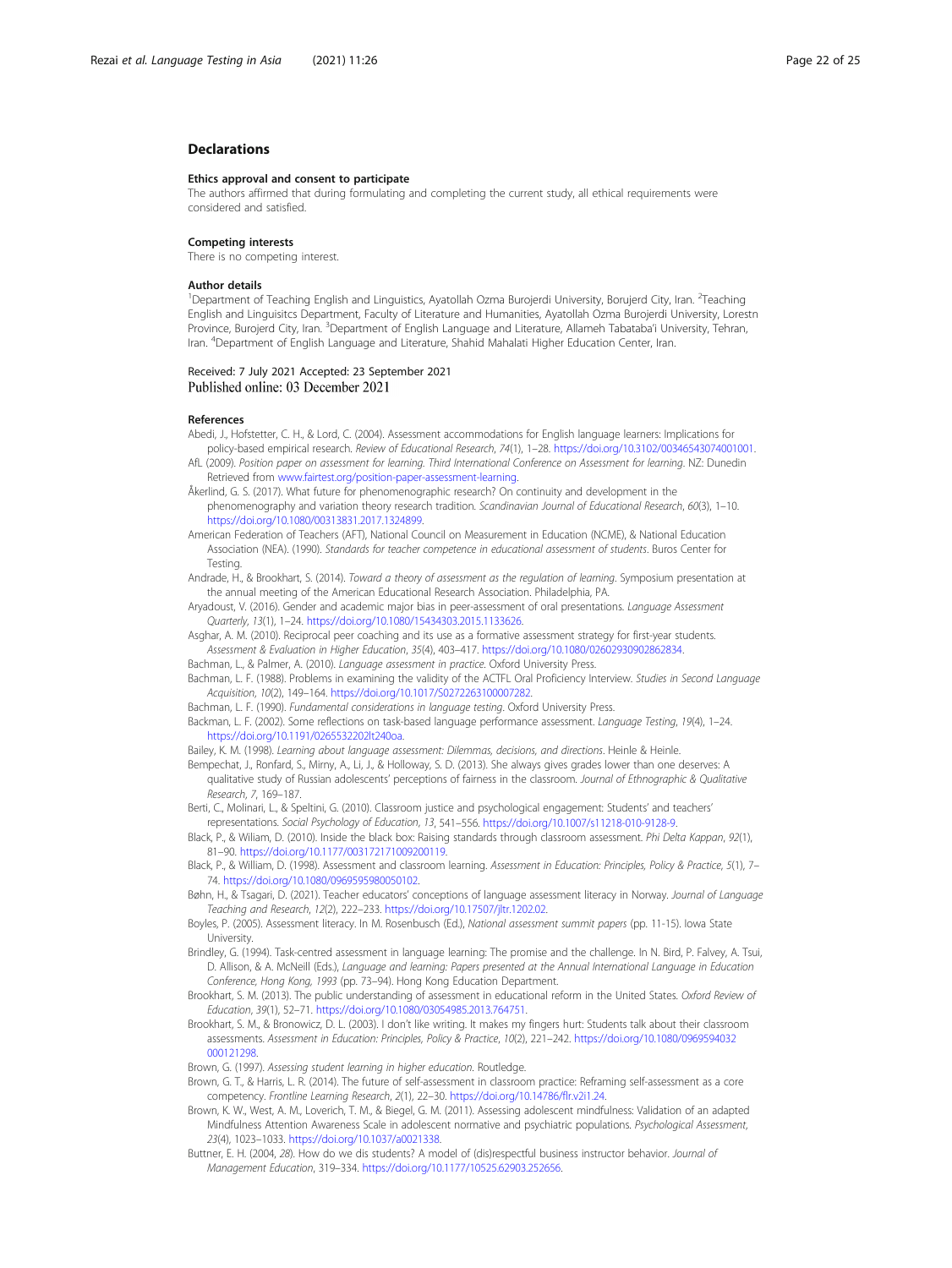<span id="page-22-0"></span>Carless, D. (2006). Differing perceptions in the feedback process. Studies in Higher Education, 31(2), 219–233. [https://doi.org/1](https://doi.org/10.1080/03075070600572132) [0.1080/03075070600572132](https://doi.org/10.1080/03075070600572132).

Chapelle, C. A. (2008). Utilizing technology in language assessment. In N. Hornberger (Ed.), Encyclopedia of language and education (pp. 2263-2274). Springer, DOI: [https://doi.org/10.1007/978-0-387-30424-3\\_172](https://doi.org/10.1007/978-0-387-30424-3_172).

Cheng, L. Y., Andrews, S., & Yu, Y. (2011). Impact and consequences of school-based assessment (SBA): Students' and parents' views of SBA in Hong Kong. Language Testing, 28(2), 221–249. <https://doi.org/10.1177/0265532210384253>.

Chory, R. (2007). Enhancing student perceptions of fairness: The relationship between instructor credibility and classroom justice. Communication Education, 56(1), 89–105. <https://doi.org/10.1080/03634520600994300>.

Chory, R., Horan, S. M., & Houser, M. L. (2017). Justice in the higher education classroom: Students' perceptions of unfairness and responses to instructors. Innovative Higher Education, 42, 321–336. <https://doi.org/10.1007/s10755-017-9388-9>.

Chory-Assad, R. (2002). Classroom justice: Perceptions of fairness as a predictor of student motivation, learning, and aggression. Communication Quarterly, 50(1), 58–77. <https://doi.org/10.1080/01463370209385646>.

Coombe, C., Troudi, S., & Al-Hamly, M. (2012). Foreign and second language teacher assessment literacy: Issues, challenges, and recommendations. In C. Coombe, P. Davidson, B. O'Sullivan, & S. Stoynoff (Eds.), The Cambridge guide to second language assessment (pp. 20-29). Cambridge University Press.

Coombe, C., Vafadar, H., & Mohebbi, H. (2020). Language assessment literacy: what do we need to learn, unlearn, and relearn? Language Testing in Asia, 10(3), 1–16. <https://doi.org/10.1186/s40468-020-00101-6>.

Cowie, B., & Bell, B. (1999). A model of formative assessment in science education. Assessment in Education: Principles, Policy & Practice, 6(1), 101–116. <https://doi.org/10.1080/09695949993026>.

Cresswell, J. W., & Poth, Ch. N. (2018). Qualitative inquiry & research design: Choosing among five approaches (4th ed.). SAGE publication.

Crosthwaite, P., Bailey, D., & Meeker, A. (2015). Assessing in-class participation for EFL: Considerations of effectiveness and fairness for different learning styles. Language Testing in Asia, 5(1), 1–19. <https://doi.org/10.1186/s40468-015-0017-1>.

Davies, A. (2008). Textbook trends in teaching language testing. Language Testing, 25(3), 327–347. [https://doi.org/10.1177/02](https://doi.org/10.1177/0265532208090156) [65532208090156](https://doi.org/10.1177/0265532208090156).

- DeLuca, C., LaPointe-McEwan, D., & Luhanga, U. (2016). Teacher assessment literacy: A review of international standards and measures. In Educational Assessment, Evaluation and Accountability, (pp. 1–22). <https://doi.org/10.1007/s11092-015-9233-6>.
- Dikli, S. (2003). Assessment at a distance: Traditional vs. alternative assessments. Turkish Online Journal of Educational Technology-TOJET, 2(3), 13–19.
- Dörnyei, Z. (2007). Research methods in applied linguistics: Quantitative, qualitative, and mixed methodologies. Oxford University Press.

Durden, G. (2018). Accounting for the context in phenomenography-variation theory: Evidence of English graduates' conceptions of price. International Journal of Educational Research, 87, 12–21. <https://doi.org/10.1016/j.ijer.2017.11.005>.

- Elwood, J., & Klenowski, V. (2002). Creating communities of shared practice: The challenges of assessment use in learning and teaching. Assessment & Evaluation in Higher Education, 27(3), 243–256. <https://doi.org/10.1080/02602930220138606>.
- Eyal, L. (2012). Digital assessment literacy-the core role of the teacher in a digital environment. Educational Technology & Society, 15(2), 37–49. <http://www.jstor.org/stable/jeductechsoci.15.2.37>.
- Fan, X., Johnson, R., Liu. X., & Gao., R. (2020). College students' views of ethical issues in classroom assessment in Chinese higher education. Studies in Higher Education, DOI: [https://doi.org/10.1080/03075079.2020.1732908,](https://doi.org/10.1080/03075079.2020.1732908) 1, 15

Firoozi, T., Razavipour, K., & Ahmadi, A. (2019). The language assessment literacy needs of Iranian EFL teachers with a focus on reformed assessment policies. Language Testing in Asia, 9(2), 1–14. <https://doi.org/10.1186/s40468-019-0078-7>.

Fulcher, G. (2010). Practical language testing. Hodder Education.

Fulcher, G. (2012). Assessment literacy for the language classroom. Language Assessment Quarterly, 9(2), 113–132. [https://doi.](https://doi.org/10.1080/15434303.2011.642041) [org/10.1080/15434303.2011.642041.](https://doi.org/10.1080/15434303.2011.642041)

Fulcher, G., & Davidson, F. (2007). Language testing and assessment: An advanced resource book. Routledge.

Gebril, A. (2017). Language teachers' conceptions of assessment: An Egyptian perspective. Teacher Development, 21(1), 81– 100. [https://doi.org/10.1080/13664530.2016.1218364.](https://doi.org/10.1080/13664530.2016.1218364)

Giraldo, F. (2018). Language assessment literacy: Implications for language teachers. Profile: Issues in Teachers' Professional Development, 20(1), 179–195. [https://doi.org/10.15446/profile.v20n1.62089.](https://doi.org/10.15446/profile.v20n1.62089)

Giraldo, F. (2021). Language assessment literacy and teachers' professional development: A review of the literature. Profile: Issues in Teachers' Professional Development, 23(2), 265–279. <https://doi.org/10.15446/profile.v23n2.90533>.

Gordon, M. E., & Fay, C. H (2010). The effects of grading and teaching practices on students' perceptions of grading fairness. College Teaching, 58(3), 93–98. <https://doi.org/10.1080/87567550903418586>.

Green, S., Johnson, R., Kim, D., & Pope, N. (2007). Ethics in classroom assessment practices: Issues and attitudes. Teaching and Teacher Education, 23(7), 999–1011. <https://doi.org/10.1016/j.tate.2006.04.042>.

Green, S. K., & Johnson. R. L. (2010). Assessment is essential. McGraw-Hill Higher Education.

Haladyna, T. M., Nolen, S. B., & Haas, N. S. (1991). Raising standardized achievement test scores and the origins of test score pollution. Educational Research, 20(2), 1-7. DOI: <https://doi.org/10.3102/0013189X020005002> 1991, 5, 2

Hamid, M. O., & Hoang, N. T. H. (2016). Humanizing language testing. The Electronic Journal for English as a Second Language, 22(1), 1–20.

Hamp-Lyons, L., & Lynch, B. K. (1998). Perspectives on validity: A historical analysis of language testing conference abstracts. In A. J. Kennan (Ed.), Validation in language assessment (pp. 253-276). Lawrence Erlbaum Associates, Inc.

Harris, L. R., & Brown, G. T. L. (2013). Opportunities and obstacles to consider when using peer- and self-assessment to improve student learning: Case studies into teachers' implementation. Teaching and Teacher Education, 36, 101–111. [https://doi.org/10.1016/j.tate.2013.07.008.](https://doi.org/10.1016/j.tate.2013.07.008)

Hayes, H., & Embretson, S. E. (2013). The impact of personality and test conditions on mathematical test performance. Applied Measurement in Education, 26(2), 77–88. <https://doi.org/10.1080/08957347.2013.765432>.

Heidi, A., & Du, Y. (2007). Student responses to criteria-referenced self-assessment. Educational Administration & Policy Studies Faculty Scholarship, 32(2), 159–181. [https://scholarsarchive.library.albany.edu/eaps\\_fac\\_scholar/1.](https://www.scholarsarchive.library.albany.edu/eaps_fac_scholar/1)

Hill, K., & McNamara, T. (2011). Developing a comprehensive, empirically based research framework for classroom-based assessment. Language Testing, 29(3), 395–420. <https://doi.org/10.1177/0265532211428317>.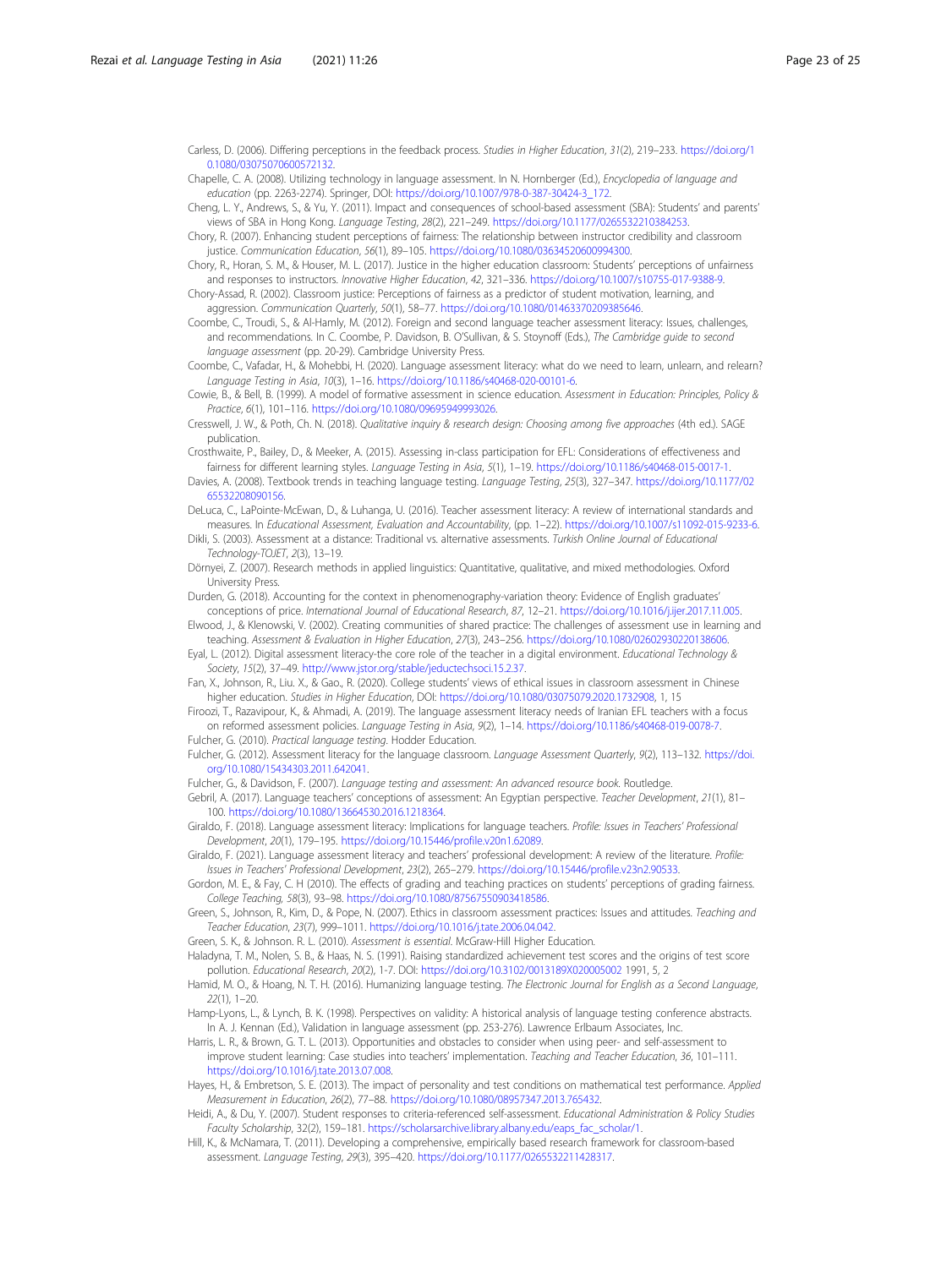<span id="page-23-0"></span>Holmgren, J., & Bolkan, S. (2014). Instructor responses to rhetorical dissent: Student perceptions of justice and classroom outcomes. Communication Education, 63(1), 17–40. <https://doi.org/10.1080/03634523.2013.833644>.

Homayounzadeh, Z., & Razmjoo, S. A. (2021). Examining 'assessment literacy in practice' in an Iranian context: Does it differ for instructors and learners? Journal of Teaching Language Skills, 40(2), 1-45. https://doi.org/10.22099/itls.2 [021.40269.2978](https://doi.org/10.22099/jtls.2021.40269.2978).

Horan, S. M., Chory, R., & Goodboy, A. (2010). Understanding students' classroom justice experiences and responses. Communication Education, 59(4), 453–474. <https://doi.org/10.1080/03634523.2010.487282>.

Inbar-Lourie, O. (2008). Constructing a language assessment knowledge base: A focus on language assessment courses. Language Testing, 25(3), 328–402. [https://doi.org/10.1177/0265532208090158.](https://doi.org/10.1177/0265532208090158)

Inbar-Lourie, O. (2013). Guest editorial to the special issue on language assessment literacy. Language Testing, 30(3), 301–307. <https://doi.org/10.1177/0265532213480126>.

Janatifar, M., & Marandi, S. S. (2018). Iranian EFL teachers' language assessment literacy under an assessing lens. Applied Research on English Language, 7(3), 361–382. [https://doi.org/10.22108/are.2018.108818.1221.](https://doi.org/10.22108/are.2018.108818.1221)

Lam, R. (2019). Teacher assessment literacy: Surveying knowledge, conceptions and practices of classroom-based writing assessment in Hong Kong. System, 81, 78–89. <https://doi.org/10.1016/j.system.2019.01.006>.

Lankiewicz, H. (2014). Teacher interpersonal communication abilities in the classroom with regard to perceived classroom justice and teacher credibility. In M. Pawlak, J. Bielak, & A. Mystkowska-Wiertelak (Eds.). Classroom-oriented research (pp. 101-120). Springer International Publishing, DOI: [https://doi.org/10.1007/978-3-319-00188-3\\_7](https://doi.org/10.1007/978-3-319-00188-3_7).

Lantolf, J. P., & Peohner M. E. (2014). Sociocultural theory and the pedagogical imperative in L2 Education. Routledge, DOI: <https://doi.org/10.4324/9780203813850>.

Lincoln, Y. S., & Guba, E. G. (1985). Naturalistic inquiry. Sage, Naturalistic inquiry.

Lizzio, A., & Wilson, K. (2008). Feedback on assessment: Students' perceptions of quality and effectiveness. Assessment & Evaluation in Higher Education, 33(3), 263–275. <https://doi.org/10.1080/02602930701292548> .

Malone, M. E. (2013). The essentials of assessment literacy: Contrasts between testers and users. Language Testing, 30(3), 329– 344. <https://doi.org/10.1177/0265532213480129> .

Marton, F. (1986). Phenomenography: A research approach to investigating different understandings of reality. Journal of Thought, 21(3), 28–49.

Marton, F., & Booth, S. (1997). Learning and awareness. Lawrence Erlbaum.

McDonald, B. (2013). Mentoring and tutoring your students through self-assessment. Innovations in Education and Teaching International, 50(1), 62–71. <https://doi.org/10.1080/14703297.2012.746516>.

McNamara, T. (2006). Validity in language testing: The challenge of Sam Messick's legacy. Language Assessment Quarterly, 3(1), 31–51. [https://doi.org/10.1207/s15434311laq0301\\_3](https://doi.org/10.1207/s15434311laq0301_3).

Messick, S. (1994). The interplay of evidence and consequences in the validation of performance assessments. Educational Researcher, 23(2), 13–23. <https://doi.org/10.3102/0013189X023002013>.

Messick, S. (1996). Validity and washback in language testing. Language Testing, 13(3), 241–256. [https://doi.org/10.1177/02](https://doi.org/10.1177/026553229601300302) [6553229601300302](https://doi.org/10.1177/026553229601300302).

Miles, M., & Huberman, A. M. (1994). Qualitative data analysis: An expanded sourcebook (2nd ed.). Sage.

Moon, T. R. (2016). Differentiated instruction and assessment: An approach to classroom assessment in conditions of student diversity. In G. T. L., Brown, & L. R. Harris, Handbook of human and social conditions in assessment (Ed.) (pp. 284-301). Routledge.

Morrison, C. A., Ross, L. P., Sample, L., & Butler, A. (2014). Relationship between performance on the NBME comprehensive clinical science self-assessment and USMLE Step 2 Clinical Knowledge for USMGs and IMGs. Teaching and Learning in Medicine, 26(4), 373–378. [https://doi.org/10.1080/10401334.2014.945033.](https://doi.org/10.1080/10401334.2014.945033)

Moss, C. M., & Brookhart, S. M. (2009). Advancing formative assessment in every classroom: A guide for instructional leaders. Association for Supervision & Curriculum Development.

Nicol, D. J., & Macfarlane, D. (2006). Formative assessment and self-regulated learning: A model and seven principles of good feedback practice. Studies in Higher Education, 31(2), 199–218. [https://doi.org/10.1080/03075070600572090.](https://doi.org/10.1080/03075070600572090)

Pastore, S., & Andrade, H. L. (2019). Teacher assessment literacy: A three-dimensional model. Teaching and Teacher Education, 84, 128–138. [https://doi.org/10.1016/j.tate.2019.05.003.](https://doi.org/10.1016/j.tate.2019.05.003)

Patton, M. Q. (1990). Qualitative evaluation and research methods, (2nd ed.). Sage.

Pintrich, P. R. (2000). Multiple goals, multiple pathways: The role of goal orientation in learning and achievement. Journal of Educational Psychology, 92(3), 544–555. <https://doi.org/10.1037/0022-0663.92.3.544>.

Pintrich, P. R., & De Groot, E. V. (1990). Motivational and self-regulated learning components of classroom academic performance. Journal of Educational Psychology, 82, 33–40. [https://doi.org/10.13140/RG.2.1.1714.1201.](https://doi.org/10.13140/RG.2.1.1714.1201)

Plake, B. S., Impara, J. C., & Fager, J. (1993). Assessment competencies of teachers: A national survey. Educational Measurement: Issues and Practice, 12(4), 10–39. [https://doi.org/10.1111/j.1745-3992.1993.tb00548.x.](https://doi.org/10.1111/j.1745-3992.1993.tb00548.x)

Popham, W. J. (2009). Assessment literacy for teachers: Faddish or fundamental? Theory into Practice, 48(1), 4-11. [https://doi.](https://doi.org/10.1080/00405840802577536) [org/10.1080/00405840802577536.](https://doi.org/10.1080/00405840802577536)

Rasian, Z. (2009). Higher education governance in developing countries, challenges, and recommendations: Iran as a case study. Nonpartisan Education Review/Essays, 5(3), 1–18.

Rasooli, A., DeLuca, C., Rasegh, A., & Fathi, S. (2019). Students' critical incidents of fairness in classroom assessment: An empirical study. Social Psychology of Education, 22(3), 701–722. <https://doi.org/10.1007/s11218-019-09491-9>.

Rasooli, A., Zandi, H., & DeLuca, C. (2018). Re-conceptualizing classroom assessment fairness: A systematic meta-ethnography of assessment literature and beyond. Studies in Educational Evaluation, 56, 164–181. [https://doi.org/10.1016/j.stueduc.201](https://doi.org/10.1016/j.stueduc.2017.12.008) [7.12.008.](https://doi.org/10.1016/j.stueduc.2017.12.008)

Rodabaugh, R. C. (1994). College students' perceptions of unfairness in the classroom. Retrieved from [http://digitalcommons.unl.](http://digitalcommons.unl.edu/podimproveacad/319) [edu/podimproveacad/319](http://digitalcommons.unl.edu/podimproveacad/319).

Rosman, T., Mayer, A. K., & Krampen, G. (2015). Combining self-assessments and achievement tests in information literacy assessment: Empirical results and recommendations for practice. Assessment and Evaluation in Higher Education, 40(5), 740–754. <https://doi.org/10.1080/02602938.2014.950554>.